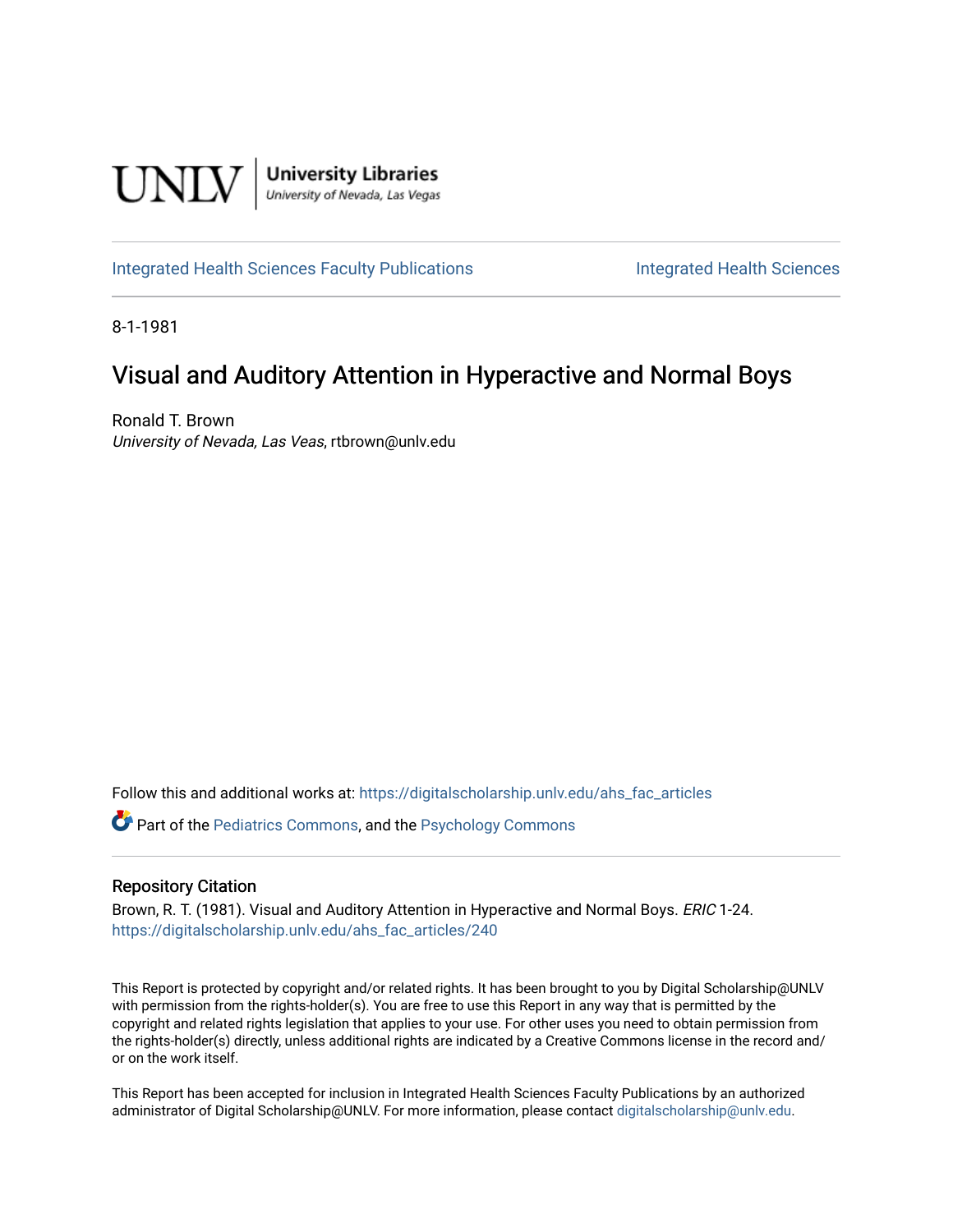DOCUMENT RESUME

| ED 213 185                                             | EC 141 136                                                                                                                                                                         |
|--------------------------------------------------------|------------------------------------------------------------------------------------------------------------------------------------------------------------------------------------|
| <b>AUTHOR</b><br><b>TITLE</b>                          | Brown, Ronald T.<br>Visual and Auditory Attention in Hyperactive and<br>Normal Boys.                                                                                               |
| PUB DATE<br><b>NOTE</b><br>$\mathcal{F}_{\mathcal{A}}$ | Aug 81<br>24p.; Paper presented at the Annual Convention of the<br>American Psychological Association (Los Angeles, CA,<br>August, 1981).                                          |
| EDRS PRICE<br><b>DESCRIPTORS</b>                       | MF01/PC01 Plus Postage:<br>*Age Differences; *Attention Span; *Auditory Stimuli;<br>* *Conceptual Tempo; Elementary Secondary Education;<br>*Hyperactivity; Males; *Visual Stimuli |

#### **ABSTRACT**

Sustained attention to visual and auditory stimuli and reflection-impulsivity were examined in 48 hyperactive and 48 normal 9 and 14 year old boys. Multivariate analyses, followed by univariate tests, indicated that the nonhyperactive Ss increased<br>sustained attention efficiency with age to both visual and auditory Stimuli. Hyperactive Ss increased in sustained attention efficiency. with age to auditory, but not visual stimuli. Both groups increased with age in reflection-impulsivity as measured by the Matching<br>Familiar Figures (MFF) test. Correlations between the sustained<br>attention scores and the MFF error and latency scores were not significant for hyperactive \$s. (Author)

Reproductions supplied by EDRS are the best that can be made.<br>from the original document.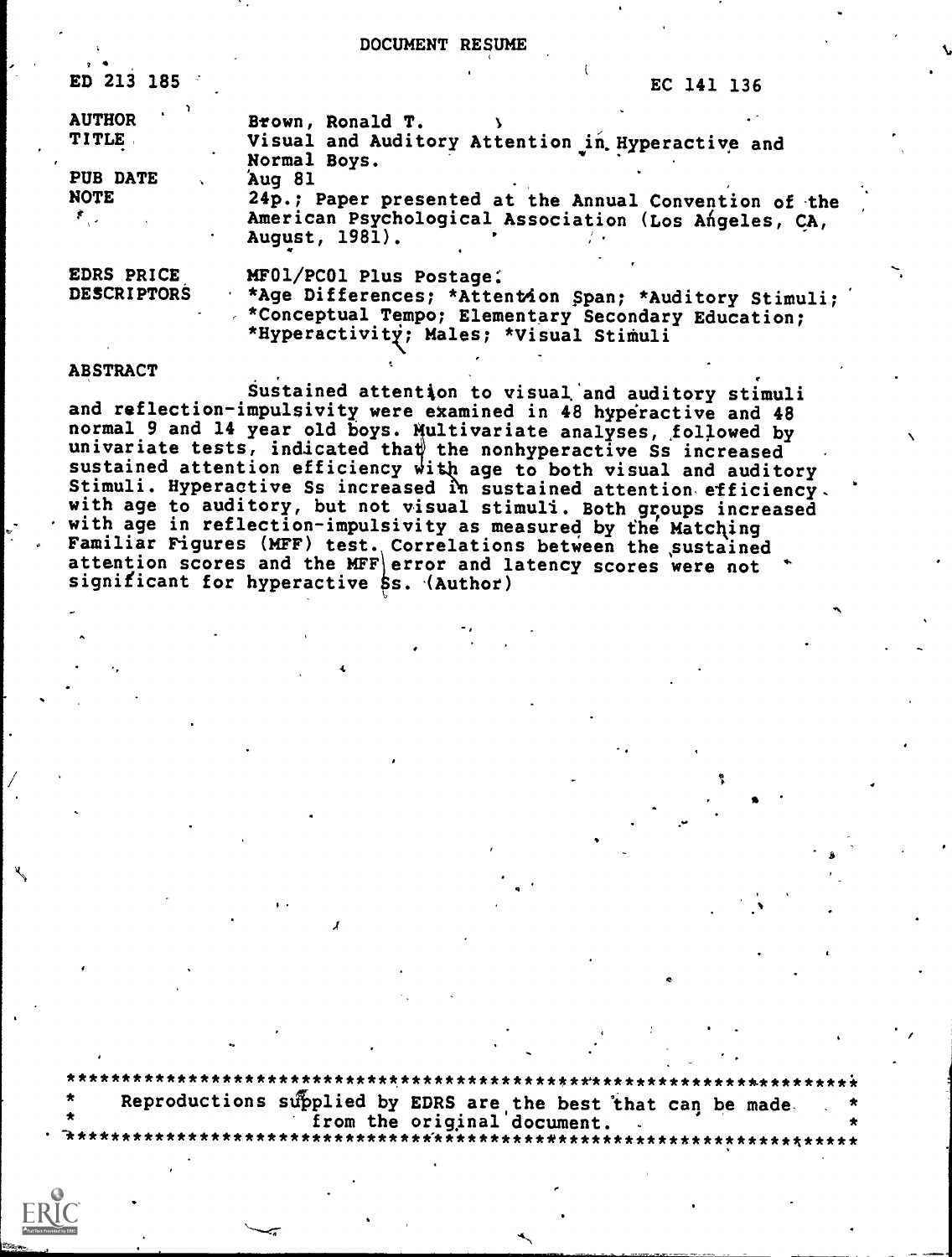U.S. DEPARTMENT OF EDUCATION<br>NATIONAL INSTITUTE OF EDUCATION / EDUCATIONAL RESOURCES INFORMATION

- This document has been reproduced as received from the person or organization
- onginating it<br>C.: Minor changes have been made to improve<sup>s</sup> { reproduction quality
- Points of view or opinions stated in this document do not necessarily represent official NIE position or policy

Visual and Auditory Attention in Hyperactive and Normal Boys

Ronald T. Brown<sup>1</sup>

University of Illinois - Chicago

Paper presented at the Annual Meeting of the American Psychological Association Los Angeles, CA, August 1981

ED213185

"PERMISSION TO REPRODUCE THIS<br>MATEFIAL HAS BEEN GRANTED BY  $\mathcal{U} \times \mathcal{V}$ يرحد

TO THE EDUCATIONAL RESOURCES<br>INFORMATION CENTER (ERIC).''

-2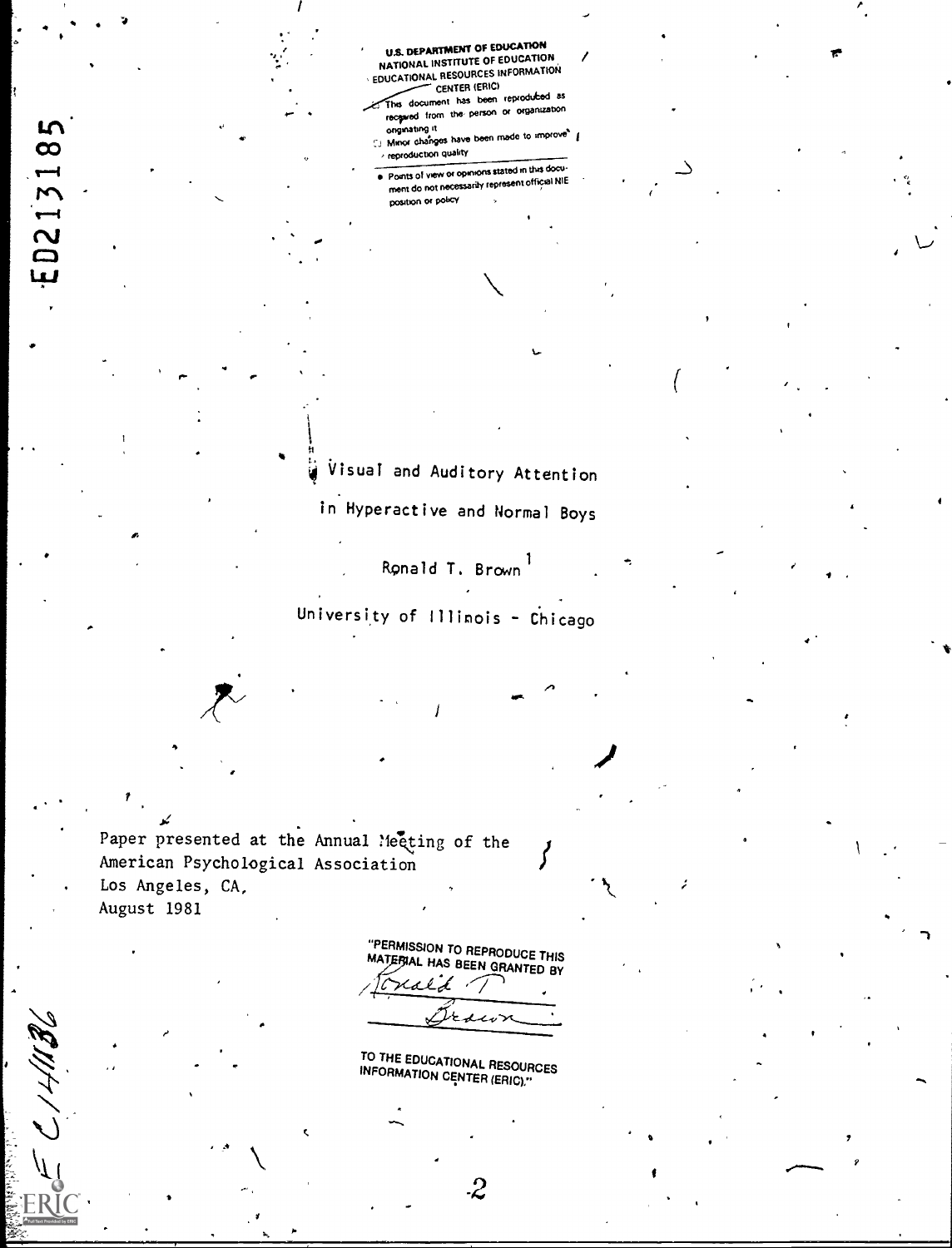.2

4

Visual and Auditory Attention

 $\bullet$  and  $\bullet$ 

in Hyperactive and Normal Boys

During the past several years, the acceptance of the central importance of attentional deficits in hyperactive children has emerged in much of the research literature (Anderson, Halcomb, & Doyle, 1973; Douglas, 1972, 1974, 1976; Douglas & Peters, 1980; Dykman, Ackerman, & Clements, 197,1; Margolis, 1972). Douglas and her colleagues (Douglas, 1972, 1974, 1976; Douglas  $\epsilon$  Peters, 1980) have argued that the major disability of hyperactive children involves a deficit in sustained attent/on and an inability to inhibit impulsive responding on tasks or in social situations that require focused, reflective, organized, and self-directed effort. It has been further, suggested that problems with sustained attention and impulse control permeate and impain the functioning of hyperactive children and that these deficits often are directly responsible for their academic failures (Luria, 1961; Douglas, 1972, 1974, 1976; Douglas & Peters, 1980; Sykes, Douglas, Weiss, & Minde, 1971). In fact, the ability to sustain attention has been found to be as, important a factor in school success as intelligence (Margolis,-1972).

For pormal children, it has been demonstrated that the ability  $t\sigma$ sustain attention develops with age (Gale & Lynn, 1972). Consequently, it has been suggested that children who have been identified as handicapped in learning may well develop the ability to sustain attention at a slower developmental rate than their normal peers (Ross, 1976). That hyperactive children do not function as efficiently or as accurately on tasks of sustained attention as do normal controls has been demonstrated in a prodigious amount of empirical research (Cohen & Douglas, 1972; Douglas, 1972; Dykman,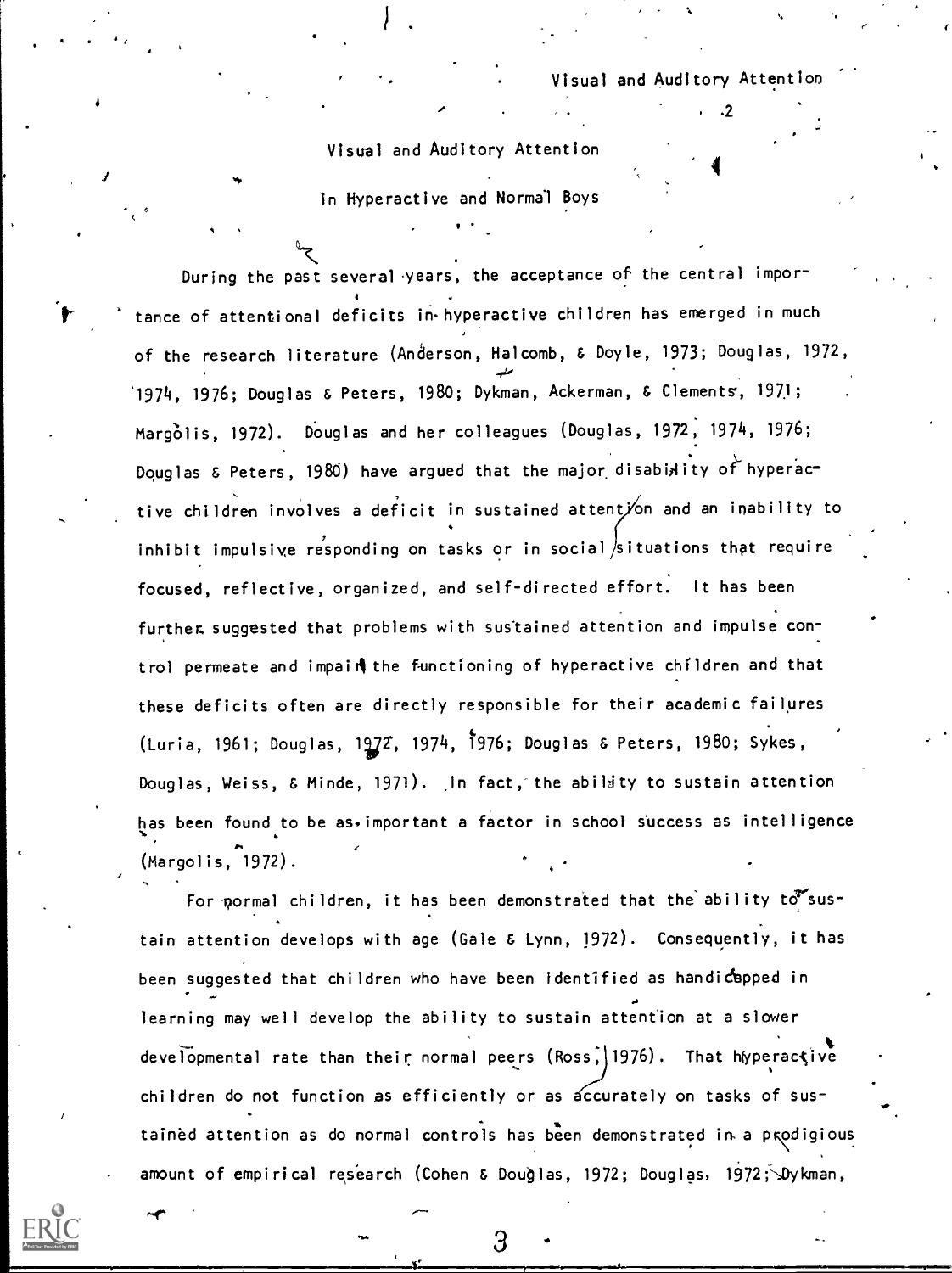3

Ackerman, Clements, & Peters, 1971; Firestone & Douglas, 1975; Parry, 1973; Sykes, et al., 1971; Sykes, Douglas, & Morgenstern, 1973; Zahn, Abate, L Little, & Wender, 1975). Empirical data on the relationship between sustpined attention and age for hyperactive children, however, have not been found. Since there is a developmental trend toward sustained attention in normal children,, the same developmental trend would be expected in hyperactive children, but that hyperactive children would lag behind their normal peers in this development.

Another line of recent research has suggested that attention to visually presented and auditorially presented stimuli develops differentially in normal children' (Hartman, 1961; Perelle, 1972; Quay & Weld, 1980). Several studies of learning and retention thave shown that the auditory stimulus presentation mode is superior to-the visual 'stimulus presentation mode for children below 11 years of age (Hartman, 1961; Perelle, 1972). Perelle (1975), in presenting conflicting auditory and visual information simultaneovsly, found that children above 12 years of aye paid more attention to visual information. Whether hyperactive children lag behind their normal peers on tasks of sustained attention to either visual or auditory stimuli remains unknown. Quay and Weld (1980), in examining selective attention to visual and auditoyy stimuli in normal and learning disabled children, found significant age differences for both auditory and visual, stimuli presentation conditions. However, the learning disabled children, in contrast to the normal children in their sample, did not become more attentive with age to visual stimuli. Developmental trends in sustained. attention efficiency with age to auditory or visual stimuli in children

 $\boldsymbol{q}$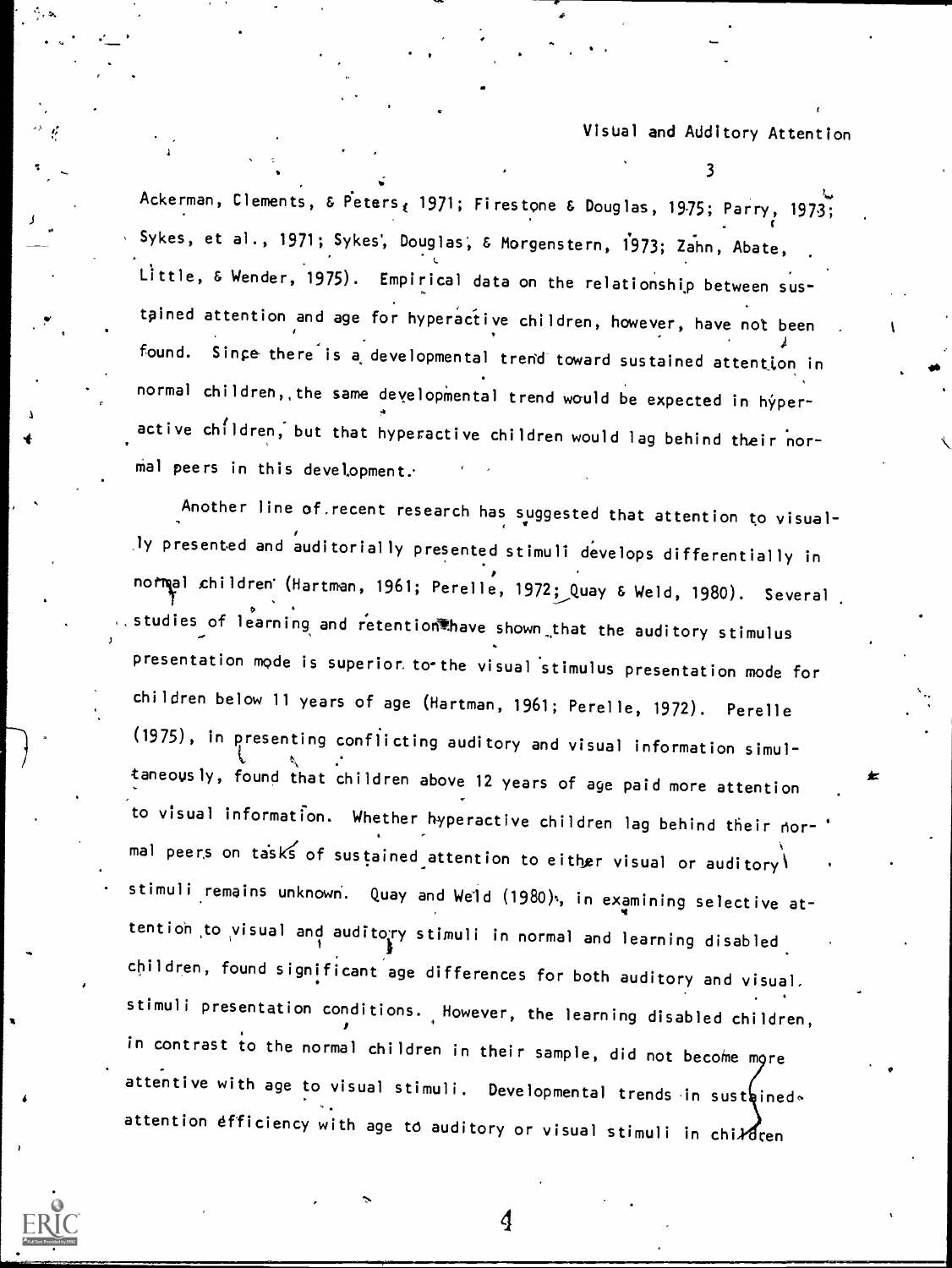4

an di bahasa di bahasa di bahasa di bahasa di bahasa di bahasa di bahasa di bahasa di bahasa di bahasa di bah<br>Akif di bahasa di bahasa di bahasa di bahasa di bahasa di bahasa di bahasa di bahasa di bahasa di bahasa di ba diagnosed as hyperactive have not yet been investigated.

 $\mathcal{T}_{\text{max}}$ 

According to Douglas/(1974, 1976), problems with attention and impulse control occur together and impede learning. Douglas and her colleagues (Douglas, 1972; Campbell & Douglas, 1972) have found consistently significant moderate correlations between measures of various aspects of a  $f$ tention and impulsivity. She noted:

.4

We have been struck by the degree to which our measures that tap attention, impulse control, and the ability to take an analytic approach to problems seem to go together in these children (Douglas,  $1972, p.275$ .

However, the research findings are conflicting and inconclusive. The re- $\:$ ults of two investigations of the relationship between impulsivity and vis\al and auditory selective attention did not supportthe notion that attentional deficits and impulsivity occur together in learning disabled children (Ha'llahan, Kauffman, & Ball, 1973; Quay & Weld, 1989).

If Douglas' (1972, 1974) statement is correct that impulsivity is a characteristic of hyperactivity, hyperactive children would be expected to be designated as impulsive by Kagan's  $(1965)$  Matching Familiar Figures  $(MFF)$ Test, the primary ipdex of impulsivity. Although Campbell, Douglas, and Morgenstern (1971) found hyperactive learning disabled children to be more impulsive on both latency and error scores of the MFF, the results of other studies have shown learning disabled children to be designated as more impulsive only by the MFF error score, not by the MFF latency score nor Kagan's double median split (Brown & Quay, 1977, 1978; Quay & Brown, 1980; Quay, Popkin, Weld, & Mc Lesky, 1978; Quay. & Weld, 1980). This latter finding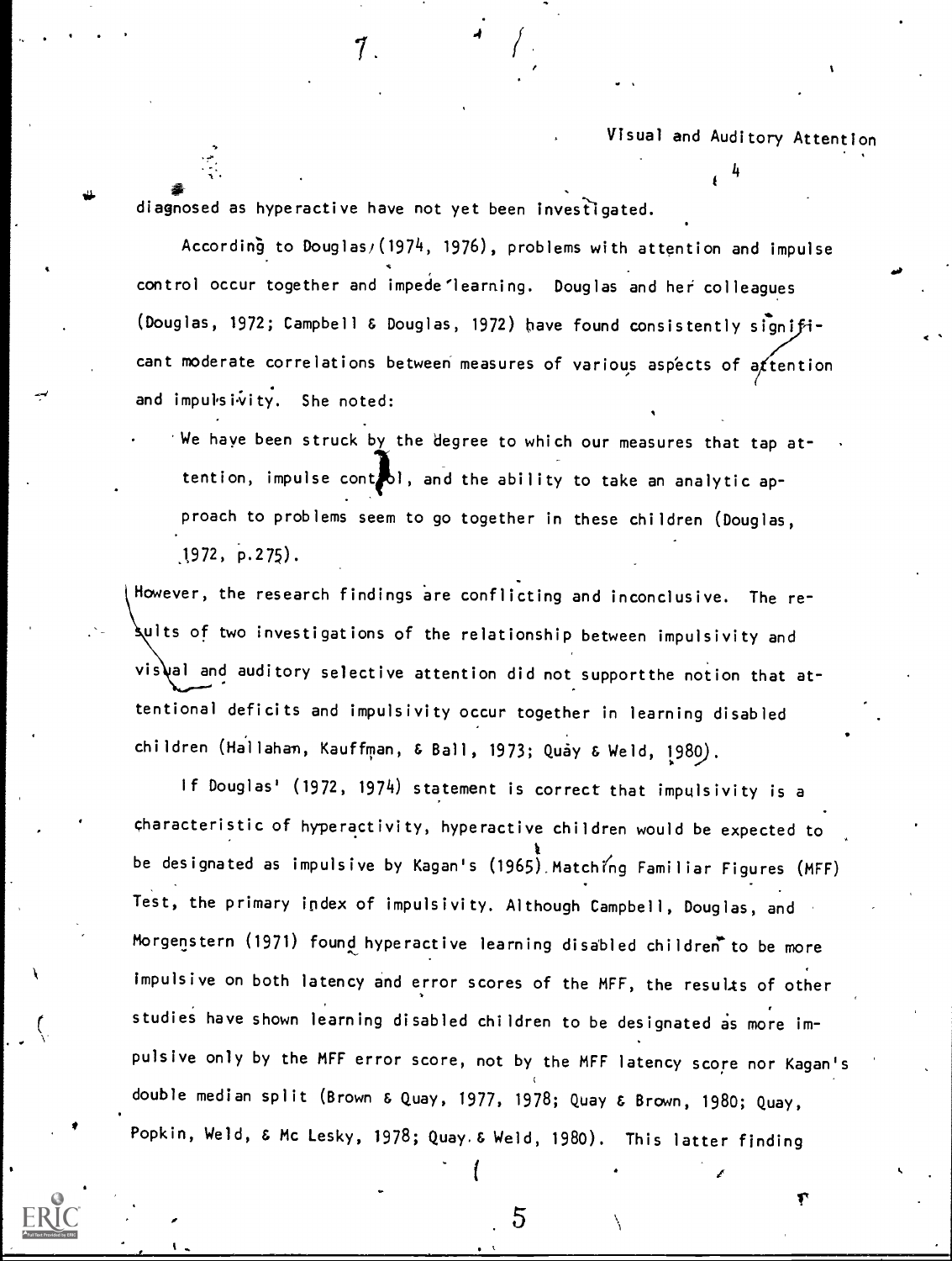$\sim$  500  $\sim$  500  $\sim$ 

-4

could be a function of the relative validity of the MFF latency and error measures, since the construct validity of the MFF latency measure has been questioned (Block, Block, & Harrington, 1974).

Kagan and his colleagues (Mussen, Conger, & Kagan, 1974) stated but did not demonstrate that children become more reflective with age. Brown and Quay (Brown, 1980; Brown & Quay, 1977; Quay & Brown, 1980) found that both normal and infititutionalized behavior disordered 8-year-olds obtained higher MFF error $\sqrt{s}$  cores than their adolescent counterparts and that the younger, but not the adolescent, behavior disordered group obtained higher MFF error scores than the normals. No differences occurred between any of the groups on the MFF latency\_measure or the double median split.

One purpose of the present study was to compare the sustained attention performance of 9-year-old and  $14$ -year-old normal and hyperactive chilts dren to visual and auditory stimuli. Because the same developmental trend was expected in hyperactive and normal children, it was hypothesized that sustained attention performance would increase with age in both groups but that hyperactive children would lag behind the normal children in sustained attention to both visual and auditory stimuli. On the basis of previous research findings concerning childreh's preference for visual and auditory stimuli (Perelle, 1975), the younger children were expected to be superior 4 in sustained attention to auditory as compared to visual stimuli, and the older children were expected to be superior in sustained attention to visual stimuli.

Another purpose of this research was to compare 9-year-old and  $14$ -yearold hyperactive children on reflection-impulsivity and to investigate the<br>Entry of the state of the state of the state of the state of the state of the state of the state of the state o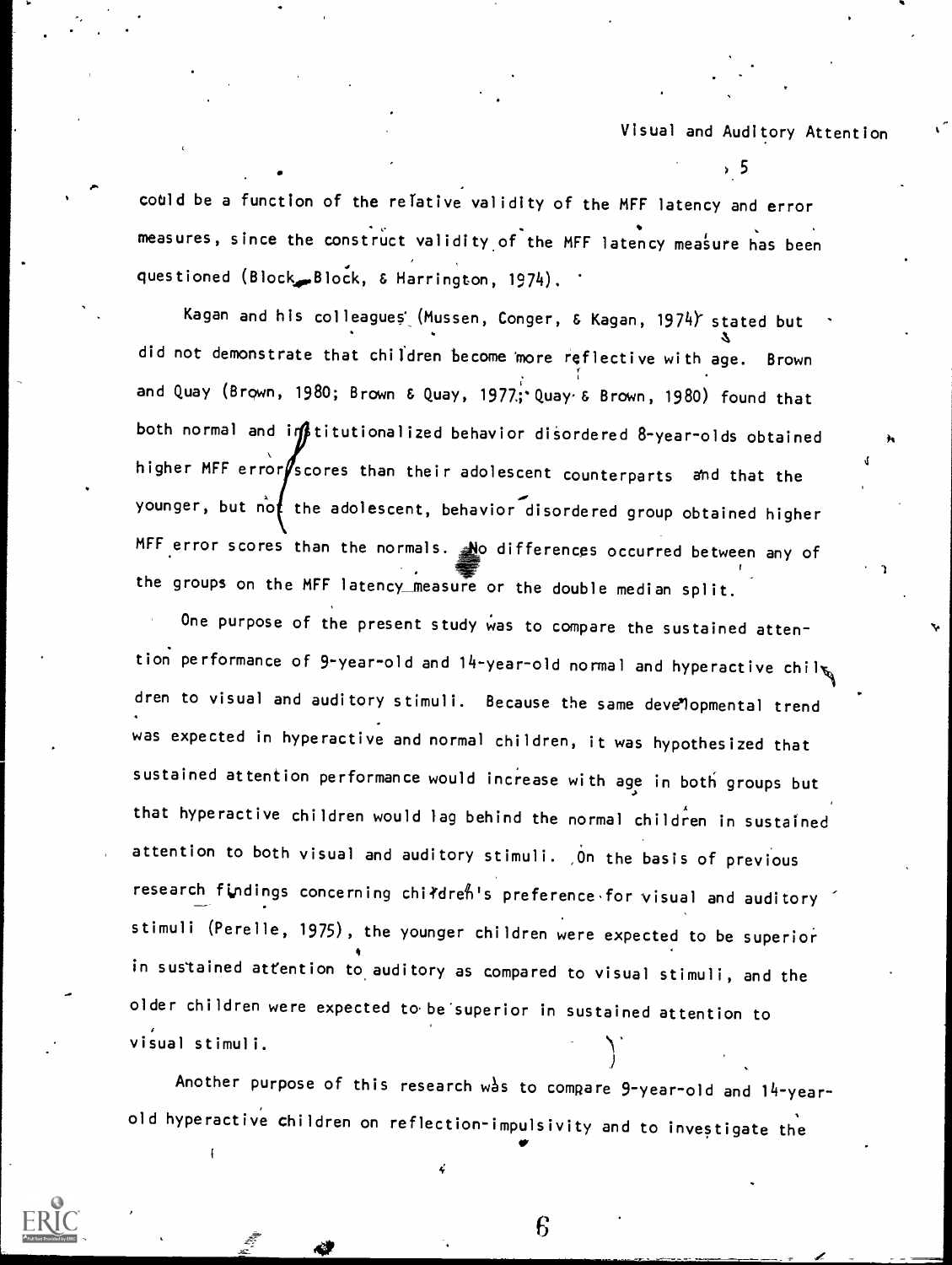$\sigma$  for  $\sigma$  and  $\sigma$ 

efficacy of the MFF latency and MFF error measures in differentiating between hyperactive and normal children.

The relationship between reflection-impulsivity and both visual and auditory sustained 'attention was examined for both age groups of normal and hyperactive children.

#### Method

Subjects. Forty-eight hyperactive and 48 normal boys, 24 from each of two age groups,-were randomly selected and assigned to either a visual or an auditory sustained attention condition. The mean age of the younger group was 9,years, 4 months. The mean age of the older group was 14 years, 2 months. The hyperactive boys were selected from special education classes in a large metropolitan school system. They were placed into the classes after a rigorous diagnostic examination by qualified psychologists and a history  $\delta$  difficulty in coping with the regular school program. Interviews with the parents, detailed information from the schools; and class room observations by trained observers pointed to the presence of the hyperactive child syndrome. Their teachers characterized them as being highly inattentive, distractible, and ac- ' tive. Each child's pediatric examination must have been negative for other major diseases and obvious physical defects. A score of 15 on the Conners' Abbreviated Rating Scale (Conners, 1969) had been established as a minimum cutoff score to be considered as a potential subject in this study (Sprague  $W$ erry, 1974). The normal sample was selected from a representative school in the same county school system. All schools served a predominately middleclass population. No child with an IQ below 80 was considered as a potential subject for the study. IQs for the normal children ranged from 85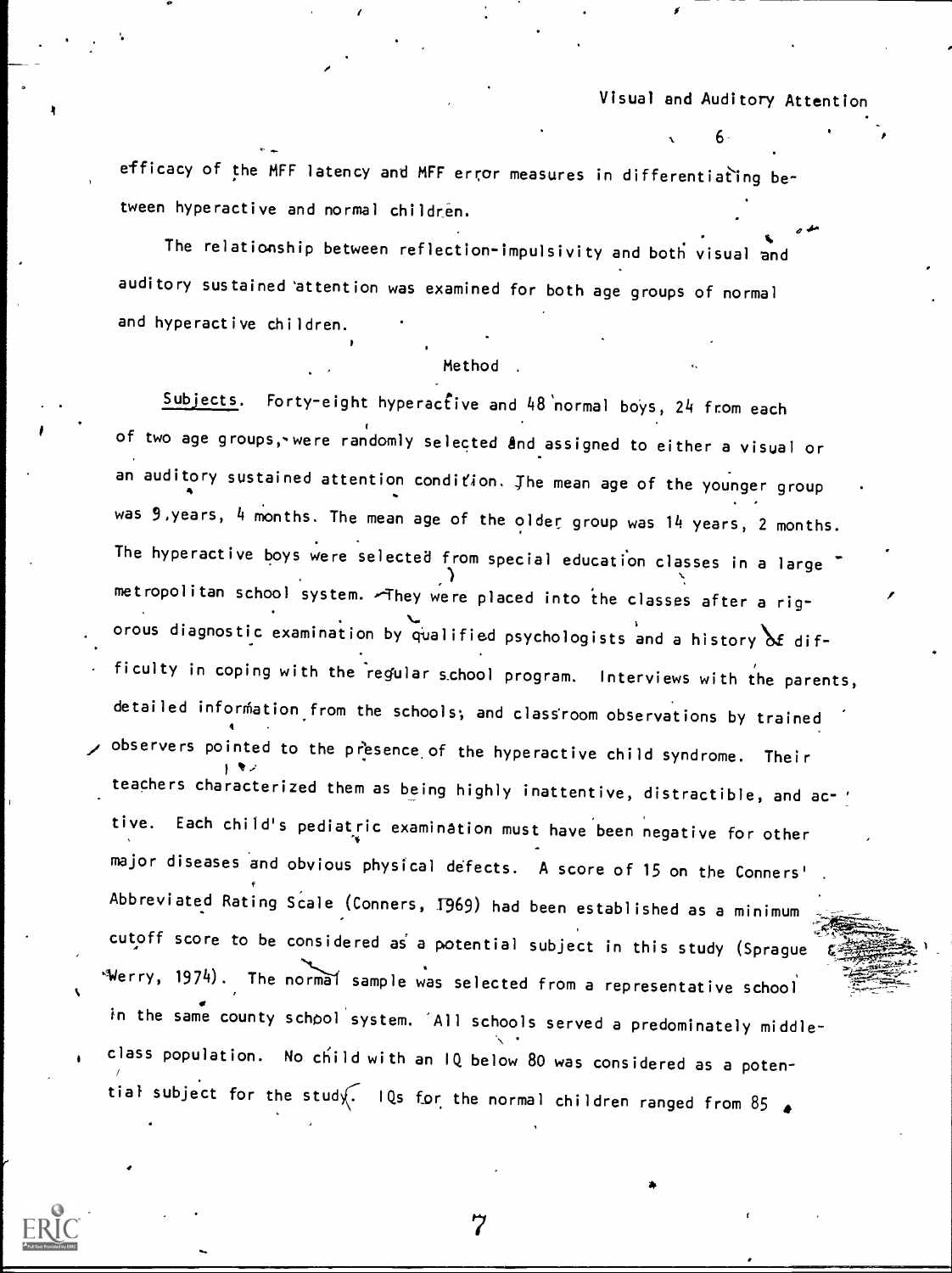$\mathcal{T}$  and  $\mathcal{T}$ 

.

.1

 $1$  and  $1$ 

to 124,with a mean of 95.46. IQs for the hyperactive children ranged from 80 to 102 with a mean of 92.33. The mean IQ scores, derived from the Peabody Picture Vocabulary Test (Dunn, 1965) did not differ significantly for the four groups when analyzed by a one-way analysis,of variance. All schools served a predominately middle-class population.

One-half of each age group was randomly assigned to a condition in which the attentional stimuli were presented visually and the other one-half were assigned to a condition in which the stimuli were presented auditorially.  $\sqrt{ }$ The hyperactive children in the visual, and auditory conditions did not differ on the Visual Sequential Memory or the Auditory Sequential Memory Test of the Illinois Test of Psycholinguistic Abilities indicating that the groups were comparable in visual and auditory memory.

Procedures. Each child was individually presented with a sustained attention task and was administered the MFF.

Sustained attention to auditory stimuli was measured with a modified wersion of the Children's Checking Task (CCT) (Margolis, 1972). The test has been shown to be appropriate for use with children in grades <sup>1</sup> through 8. The CCT includes a five page booklet with rows of printed numbers and a tape recording of a series of numbers recorded in random order at the rate of one number per second. The recordings were professionally made with decibel levels con trolled. The numbers in the booklet were arranged in 16 rows per page with 14 digits per row. Rows were identified 'by letters, in alphabetical order. The child was required to listen to the numbers on the tape recorder while ching them against an almost identical series in the booklet. The tape and booklet were prepared so that there were fourteen audio-discrepancies for



 $8 \rightarrow 8$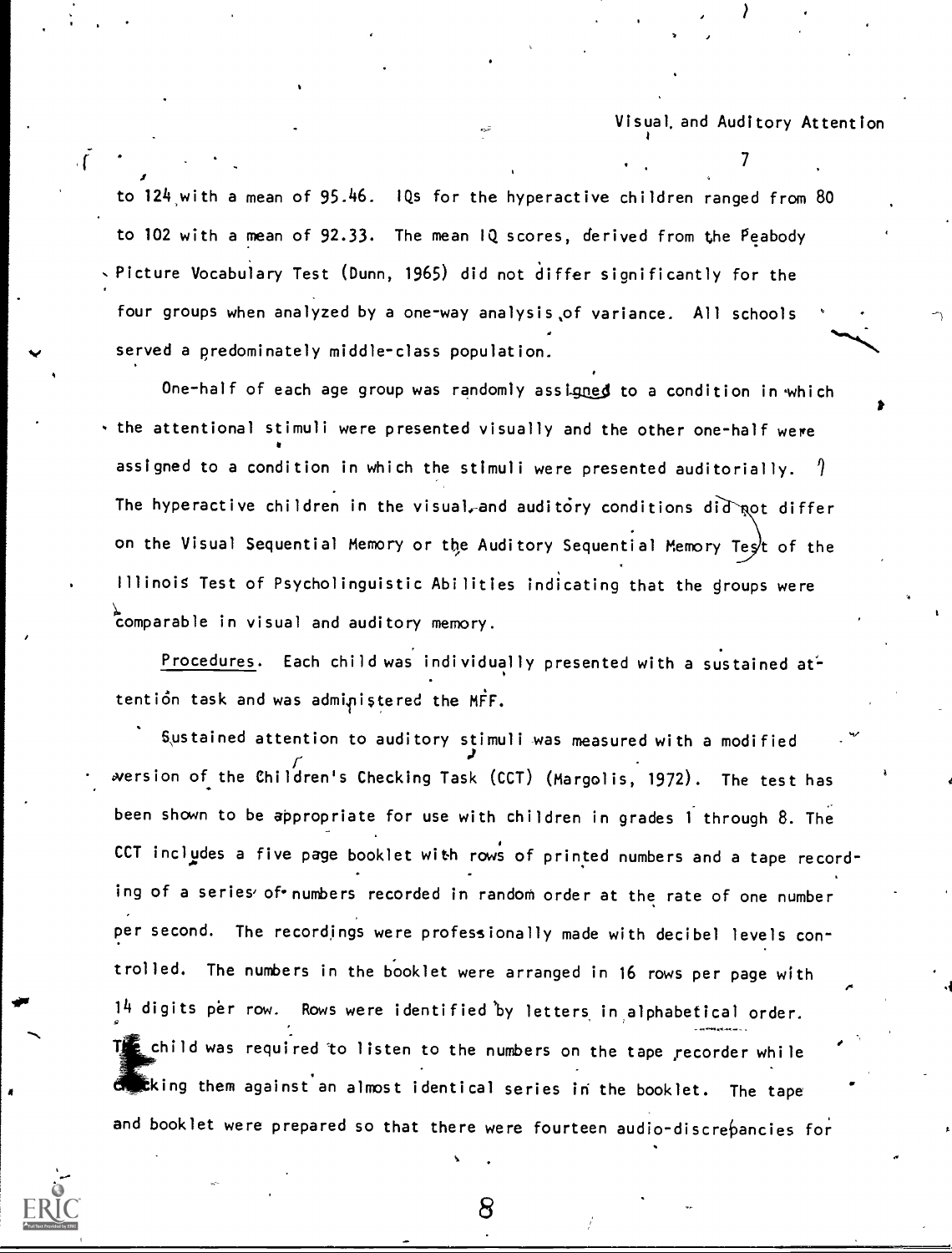8

each page where the digit presented auditorially did not match the corresponding digit in the booklet. The test was scored on two types of errors,  $\alpha$  issions (missed discrepancies) and commissions (correct numbers marked 6s incorrect). Total'administration time for the CCT was 30 minutes.

 $A^{\prime}$  and  $A^{\prime}$ 

Sustained attention to visual stimuli was also measured with a modified version of the Children's Checking Task (CCT). To evaluate sustained attention to visual stimuli,'however, one important change was incorporated. Rath**s** in the er than <del>ha</del>wing presented the numbers auditorially to the subjects via a tape recorder; subjects were presented with the numbers visually on an over-head projector. As in the auditory condition, 'numbers in the booklet were arranged in 16 rows per page, with 14 digits per row. However, the child was required  $\cdot$ to view the numbers projected from a series of transparencies on a wall while simultaneously checking them againstean almost identical series in the booklet. As in the auditory condition, there were fourteen visual discrepancies for each page where the digit presented visually did not match the corresponding digit in the booklet. The test was scored in the same manner as in the audi tory condition. The administration time for the CCT in the visual condition was equal to that of the auditory condition. As in the auditory condition, the test was scored on errors of omissions and commissions.

It is recognized that the visual and the auditory procedures may not be precisely comparable. The nature of the differences between the modalities does not permit the evaluation of comparability. However, the two tasks were  $\cdot$ typical of the way in which auditory and visual attention would present themselves in a classroom setting.

Immediately following the sustained attention task, each, child was ad-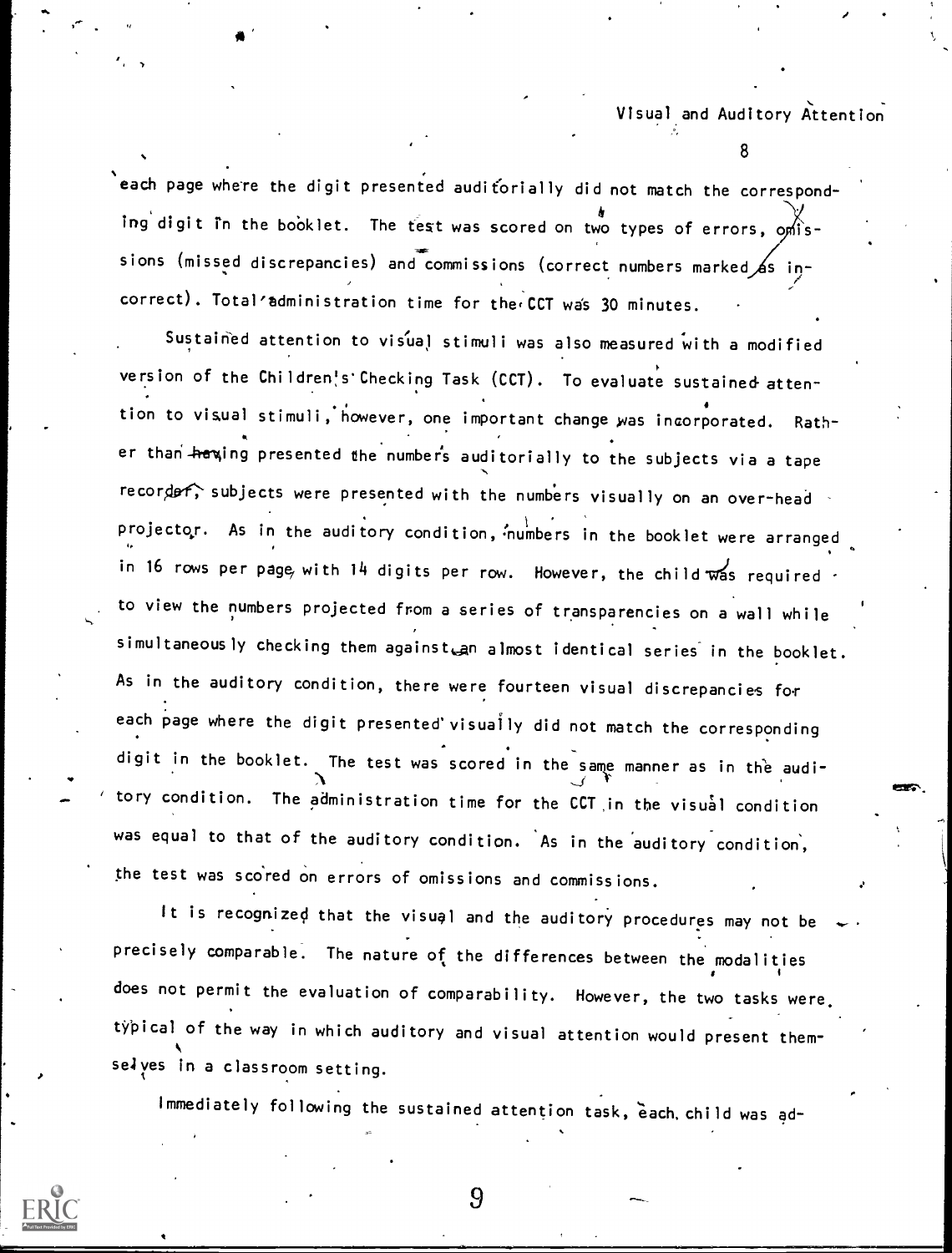9

ministered Kagan's MFF test. Latency scores (the time required to make the first response to each of the 12 tasks) and error scores (the total number of errors made on the 12 tasks) were obtained for each child.

#### Results

'Table 1 presents the means and standard deviations for the CCT errors of omissions and commissions for the hyperactive and normal children at both age levels in each of the stimulus conditions.

Insert Table 1 about here

 $\frac{1}{1}$ 

The means and standard deviations for the hyperactive and normal children on the MFF error and MFF latency scores are presented in Table 2.

Insert Table 2 about here

,A 2(type of child) x 2(age) x 2(stimulus condition) multivariate analysis of variance was carried out, with the dependent measures being CCT omission, ,CCT commission error scores, MFF error, and MFF latency scores. This analysis indicated that significant differences occurred between age groups  $F(4, 85)$ = 7.61,  $p \le .0001$ , and between hyperactive and normal children,  $F(4, 85) = 14.62$ , < .0001. A significant'interaction occurred between the stimulus presentation condition and the type of child condition  $F(4, 85) = 2.76$ ,  $p \le .03$ . The difference between stimulus presentation condition approached significance  $F(4, 85) = 2.26, p \le .06$ .

 $\it{10}$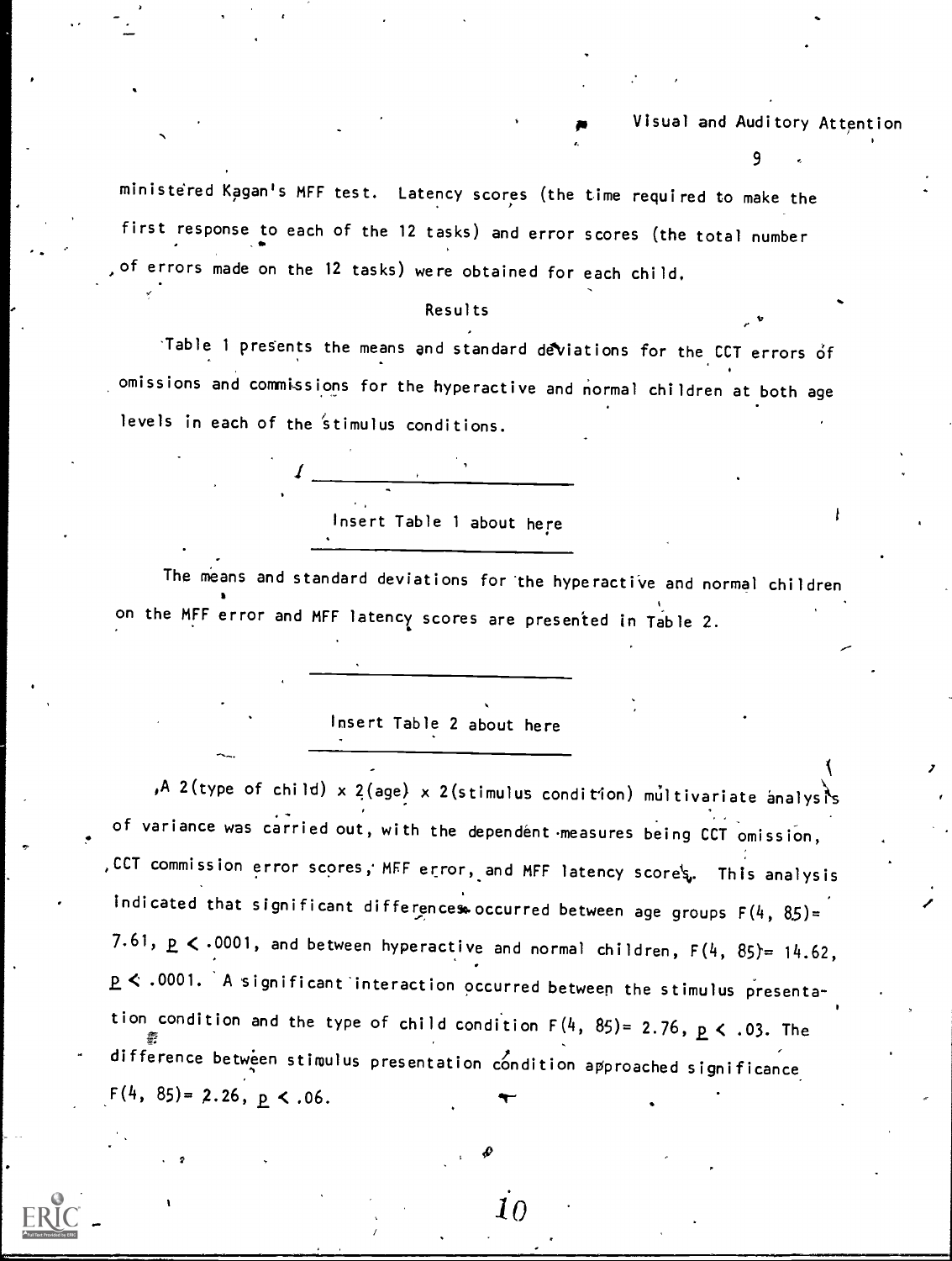10

Separate univariate analyses of variance were carried out to examine the  $\qquad$ ١Ć differences between age groups. These analyses indicated that significant differences occurred for the CCT omissions error measure  $(F=11, 44, p < .001)$ , the CCT commissions error measure (F=7.53,  $p \lt .007$ ), the MFF error measure  $(F=17.77, p \le .0001)$ , and the MFF latency measure  $(F=3.70, p \le .05)$ . An inspection of these data revealed that performance on each of the measures improved', with age for both hyperactive and normal children.

Separate univariate analyses of variance to examine the differences between normal and hyperactive children ihdicated that significant differences occurred for the CCT omissions error measure (F=38.83,  $p \lt 0.0001$ ), the CCT commissions error measure (F=29.45,  $_{\rm{sg}}$   $<$  .0001), the MFF error measure (F=9.63,  $\,$   $\,$ **1**  $2 < 0.003$  , and the MFF latency measure (F=11.06,  $p < .001$ ). An inspection of the,data revealed that hyperactive children at both age levels performed more poorly than the normal children on each of the dependent measures.

Separate univariate analyses . further indicated that the interaction between stimulus presentation and type of child conditions occurred for the CCT commissions error measure (F=9.49,  $p \lt .003$ ). Separate T tests (two-tailed) indicated significantly more errors for the hyperactive children in the visually presented stimuli condition,  $(p < .0001)$ .

To ascertain whether impulsivity was related to sustained attention, correlations were calculated between both MFF error scores and MFF latency scores and total sustained attention scores both for normal and hyperactive children at both age levels. It can be seen from Table 3 that for the hyperactive children, none of the correlation coefficients were significant. For the nor-. mal chi ldren, 'only two of the eight correlation coefficients were significant

. 11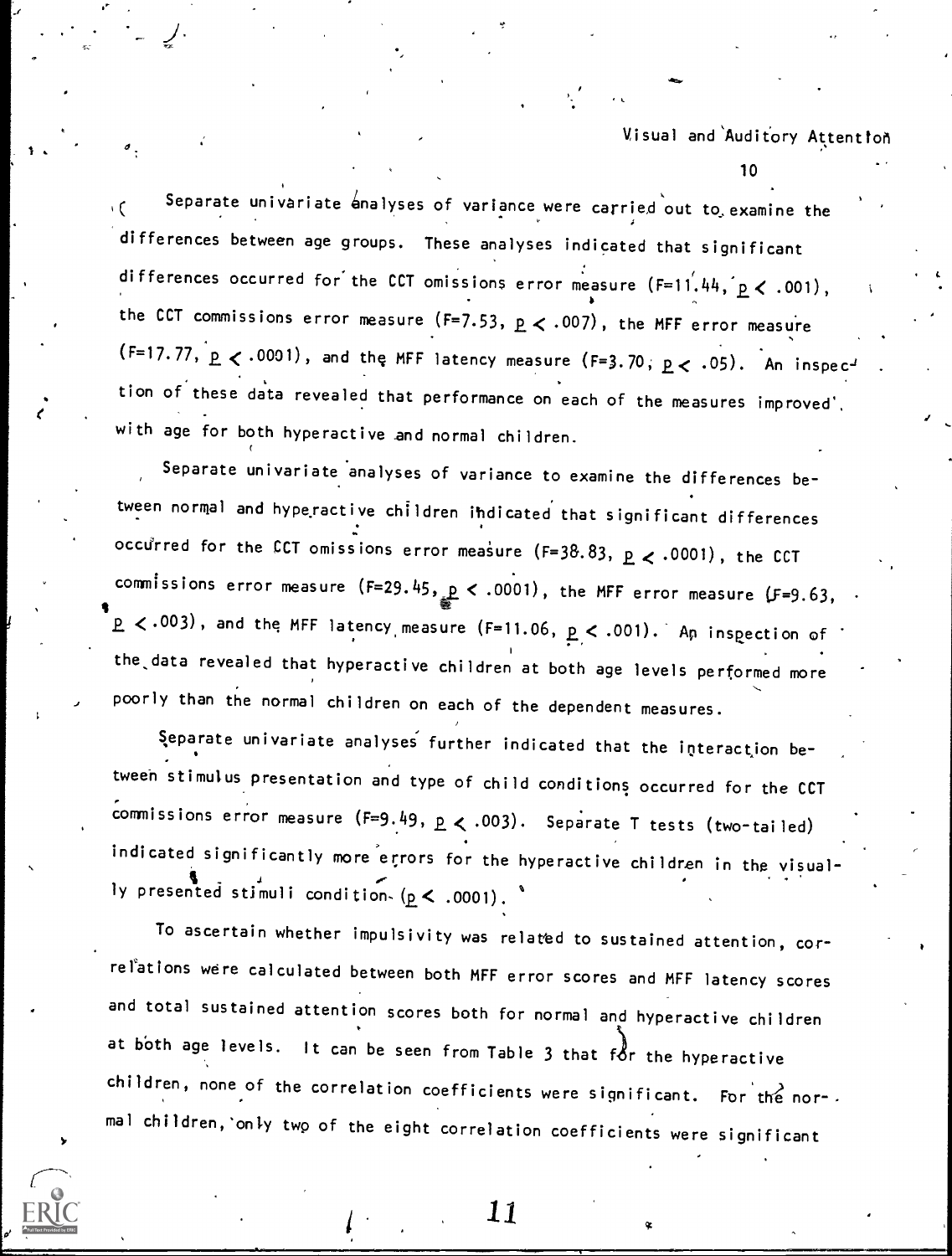11

and they are not in the predictable direction. The most reasonable explanation is that they occurred by chance.

--/

**IP** and the second second  $\mathbf{r}$ 

Insert Table 3 about here

### Discussion

The findings support the results of other studies in demonstrating that there is a difference between younger and older children in their ability to sustain attention. Furthermore, for normal children, the age difference occurred for both visual and auditory stimuli. However, the hyperactive children, in contrast to the normal children, did not become more attentive to visual stimuli. This failure of hyperactive children to develop increased attentional efficiency to visual stimuli may be related to their school failure, since the school makes stringent demands for attention to visual stimuli in its requirements for silent reading, visually presented mathematics problems, library work, and "seat work" (Quay & Weld, 1980). These findings suggest that hyperactive children might benefit from special tutorial assistance in developing sustained attentional efficiency to visual information. Currently, we are engaged in such training programs with hyperactive children, and our results appear to be 'extremely promising (Brown, 1978, 1980; Brown & Kroll, in press; Brown & Alford, Note 1).

Contrary to the expectations based on Perelle's  $(1975)$  findings, differences between auditory and visual attentionai efficiency only approached significance. However, the procedures utilized by Perelle (1975) differed from the procedures of this study in that Perelle's procedure required the children to make a choice between competing auditory and visual stimuli. Whether hyperactive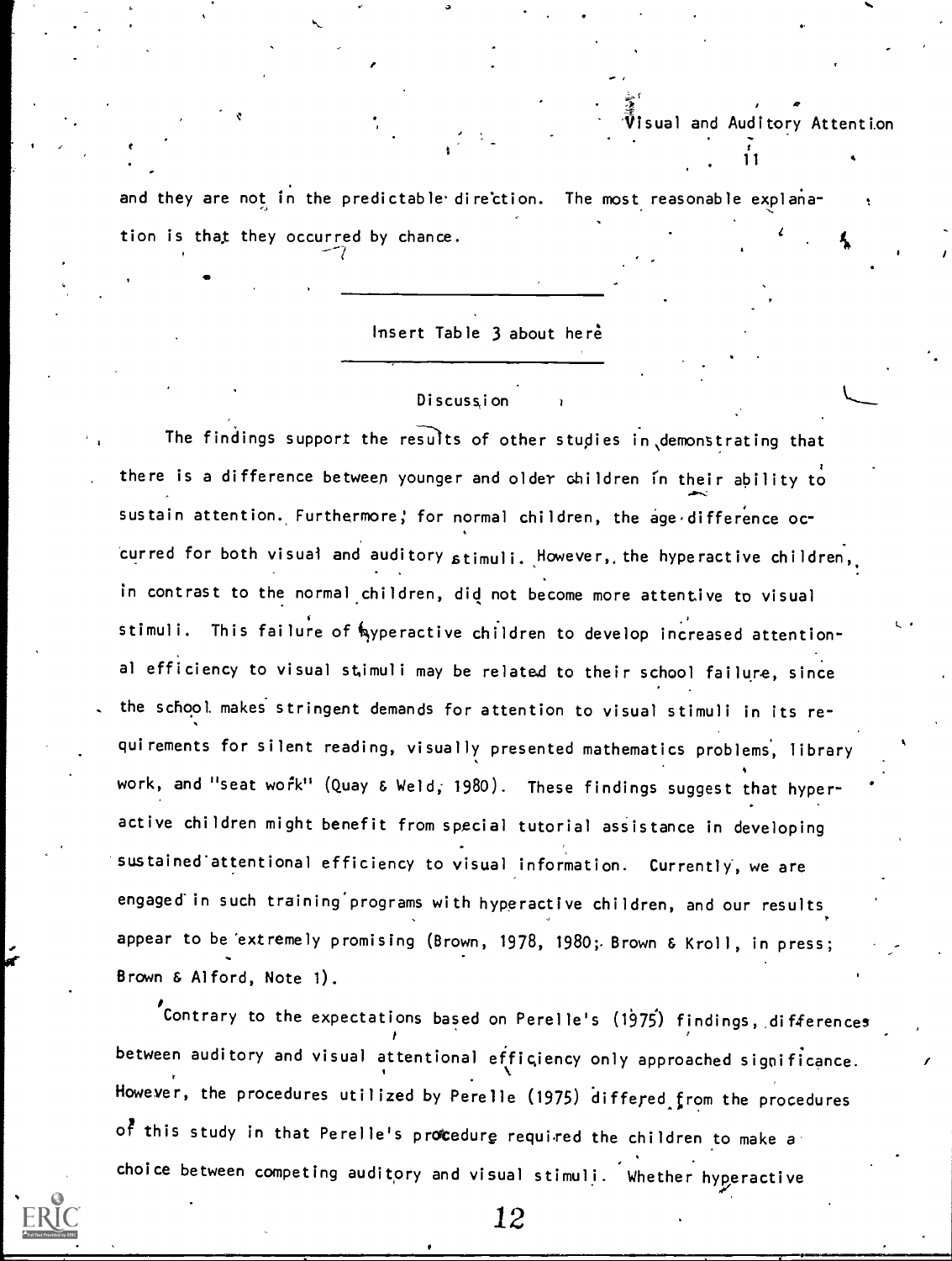.  $12<sup>2</sup>$ 

and normal children are able to attend equally well to both types of stimul<u>ies in the set</u> awaits further investigation.

On, Kagan!s MFF Test 9-year-old hyperactive children were shown to be more impulsi $\forall$ e than their normal peers on both MFF error and latency measures. Also,  $\bullet$   $\bullet$   $\bullet$ the finding that significant differences occurred as a function of age for  $\,$ both normal and hyperactive children may be interpreted to suggest that hyperactive children become less impulsive with age. In fact, in follow-up studies of hyperactive children Weiss and her colleagues<sup>\*</sup>(Minde, Lewin, Weiss, Laviqueug, 4. Douglas, Sykes, & Minde, 1971; Weiss, Minde, Werry, Douglas, & Nemeth, 1971; Weiss, Hectman, & Perlman, 1978; He $\tilde{A}$ man, Weiss, Finklestein, Weiner, & Benn,  $^{\circ}$ 1976) found that their subjects became less hyperactive when the reached .  $\tilde{\bm s}$ adoles $\acute{\bm c}$ ence. The present finding that the normal children in this sample became more reflective with age appears to be further consistent with Kagan et  $\ddot{\phantom{a}}$ al.'s (1974) speculation that MFF scores are a function of age.

J". The finding that hyperactive children differed from their normal counterparts on both MFF latency and MFF error scores is consonant with the findings presented by Douglas and her associates (Douglas, 1972, 1974; Campbell, Douglas, i  $\delta$  Morgenstern, 1971; Campbell  $\delta$  Douglas, 1972). Howgver, the present findings. of no clear relationship betweent attention and reflection-impulsivity as measured by the MFF does not support Douglas' notion that problems with attention and impulse control occuritogether in hyperactive children. None of the correlations between MFF scores and measures of sustained attention were significant for the hyperactive children in this sample. This finding indicates either that reflection-impulsivity and sustained attention do not necessarily occur together in hyperactive children or that the most widely used methods for assessing each characteristic are inadeqdate.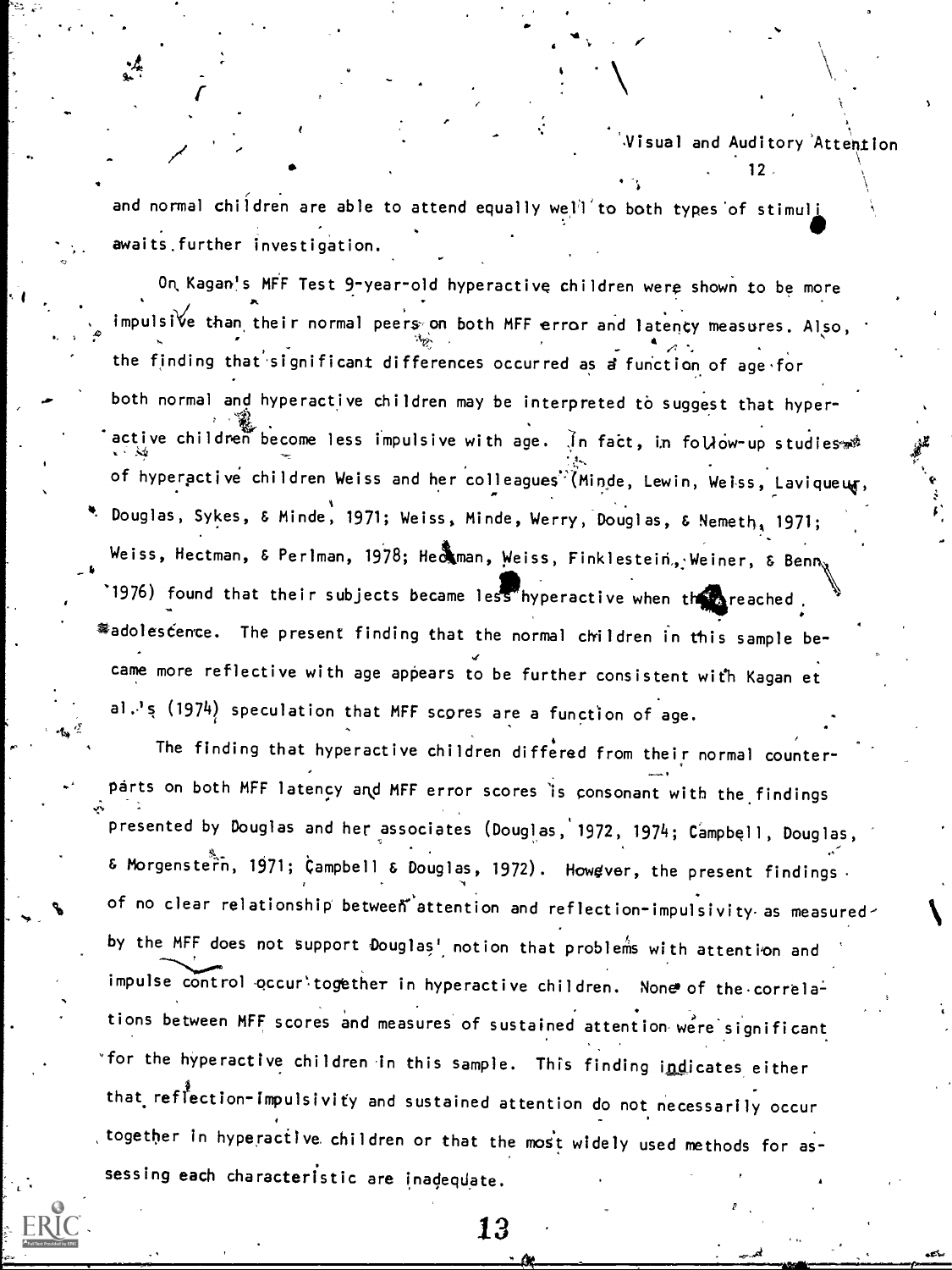$1 - y$ 

 $\ddot{\phantom{1}}$ 

Ş.

# Reference Note

Brown, R.T., & Alford, N. Assessment of a cognitive training- program for ameliorating attentional deficits in learning disabled children, Unpublished manuscript, University of Illinois.

.11

ea

14

**IMP** of the state of the state of the state of the state of the state of the state of the state of the state of the state of the state of the state of the state of the state of the state of the state of the state of the s

t

a

a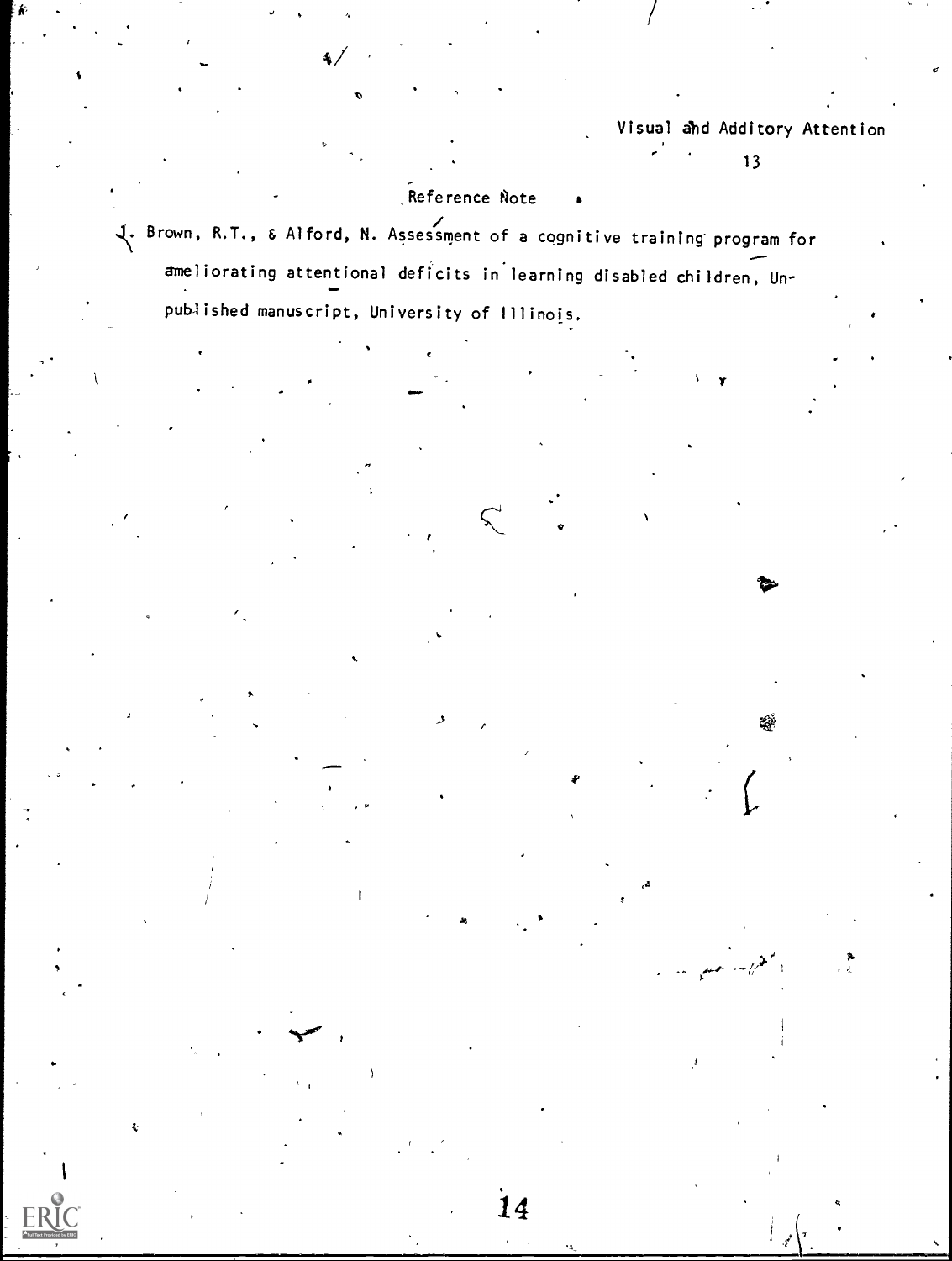14

At

## References,

s.

Anderson, R.P., Halcomb, C.G., & Doyle, R.B. The measurement of attentional deficits. Journal of Learning Disabilities, 1973, 6, 534-539.

Block, J., Block, J.H., & Harrington, D.M. Some misgivings about the Matthing  $\qquad$  $E$ Familiar Figures Test as a measure of reflection-impulsivity. Developmental Psychology, 1974, 10, 611-632.

- $\mathsf{Brown}_i^2$  R.T. A comparison of differential treatment approaches for the impulsive responding of hyperactive children at two age levels. Final Report for 'Grant No. GO-07,80002 to Health, Education, and Welfare, United States Office of Education, Bureau for the Education of the Handicapped, Washington, D.C., 1978.
- Brown, R.T. Impulsivity and psychoedbcational intervention in hyperactive' children. Journal of Learning Disabilities, 1980, 13, (5), 249-254.
- Brown, R.T., & Quay, L.C. Reflection-impulsivity in' normal and behavior disordered children. Journal of Abnormal Child Psychology, 1977, 5, 457-462.

Brown, R.T., & Quay, L.C. Hyperactive and Normal Children and the Error, Latency, and Double'Median Split Scoring Procedure of the Matching Familiar Figures Test. Paper presented at the meeting of the American ti anno 1970.<br>Iomraidhean Psychological Association, Toronto, Canada, 1978.

Brown, R.T., & Kroll, R.H. Ameliorating impulsivity in leamning disabled children. Journal for Special Educators; in press..

Campbell, S.B., & Douglas, V.I. Cognitive, styles, and responses to the threat of frustration. Canadian Journal of Behavioral Sciences, 1972,  $\frac{1}{2}$ , 30-42. Campbell,  $\mathfrak{F}_1$ B.; Douglas, V.I., & Morgenstern, G. Cognitive styles in hyperactive children and the effect of methylphenidate. Journal of Child Psychology and Rsychiatry, 1971, 12, 55-67.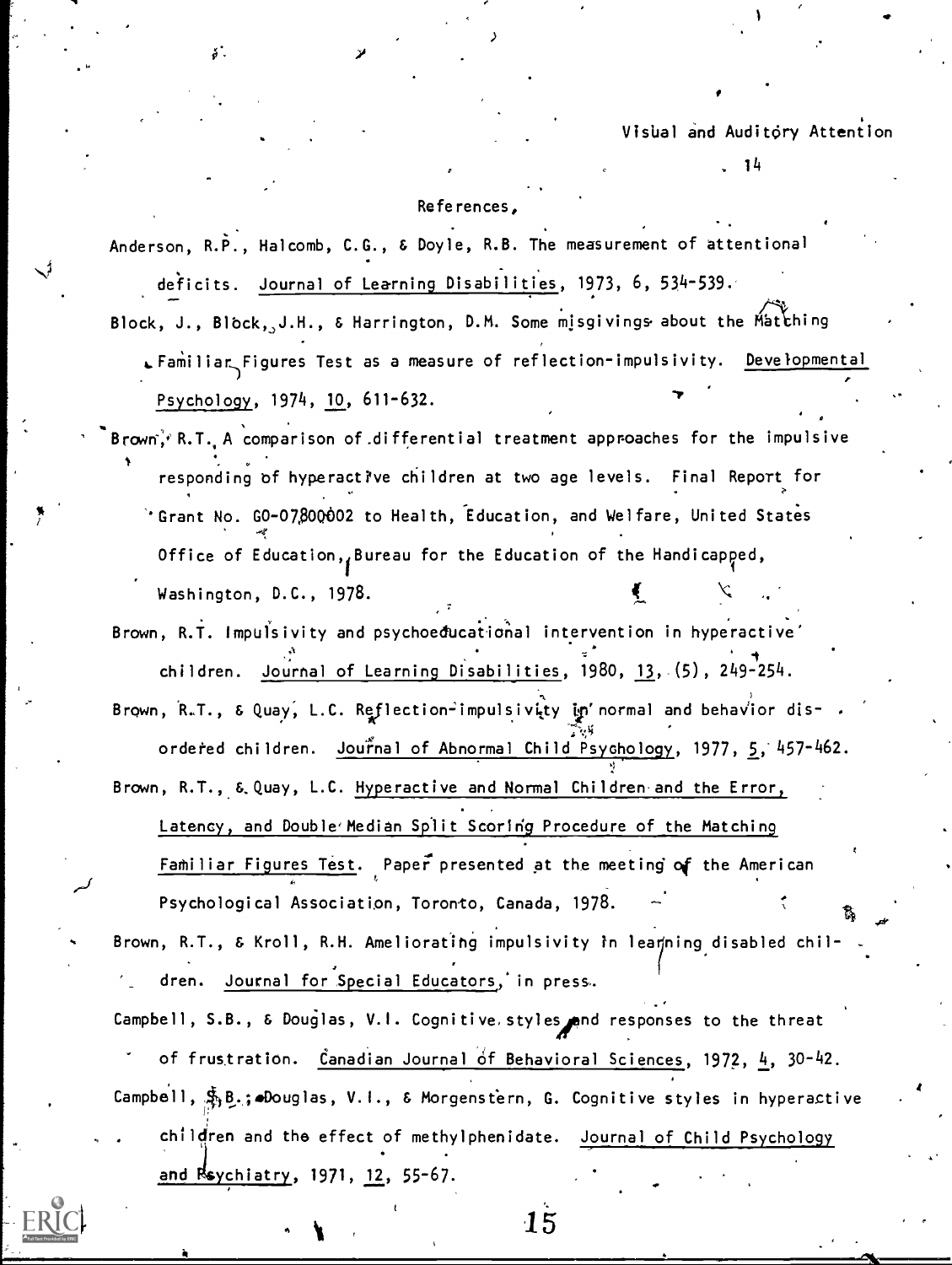$.15<sup>°</sup>$ 

Cohen, N.J., & Douglas, V.I. Characteristics of the orienting response in hyperactive and normal reflaten. Psychophysiology, 1972, 9, 238-245. Conners, C.K. A teacher rating scale for use in drug studies with children. American Journal of Psychiatry, 1969, 126, 884-888.

Douglas, V.I.Stop, look, and listen: The problem of sustained attention and impulse control in hyperactive and normal children. Canadian Journal of Behavioral Science, 1972, 4, 259-282.

Douglas, V.I. Sustained attention and impulse control: Implications for the . handicapped child. In J.A. Swets & L.L. Elliott (Eds.), Psychology and the handicapped child. Washington, D.C.: U.S. Office of Education, 1974,  $149 - 168.$ 

- Douglas V.L. Perceptual and cognitive factors as determinants of learning disabilities: A review chapter with special gmphasis on attentional factors: In R.M. Knights and D.J. Bakker (Eds.), The neuropsychology of Whearning disorders: Theoretical approaches. Baltimore: University Park Press, 1976, 413-421.
- Douglas, V.I., & Peters, K.G. Toward a clearer definition of the attentional. deficit in hyperactive children. In G.A. Gale & M. Lewis (Eds.), Attention and the Development of Cognitive Skills, New York: Plenum Publishing Corp.,  $(1980)$ .
- Dunn, L.M. The Peabody Picture Vocabulary Test. Minnesota: American Guidance Service,  $1965.$
- Dykman, R.A., Ackerman, P.T., Clements, S., & Peters, J.E. Specific learning disabilities: An attentional deficit syndrome. In H.R. Myklebust (Ed.), Progress in Learning Disabilities, 2. New York: Grune & Stratton P 1971.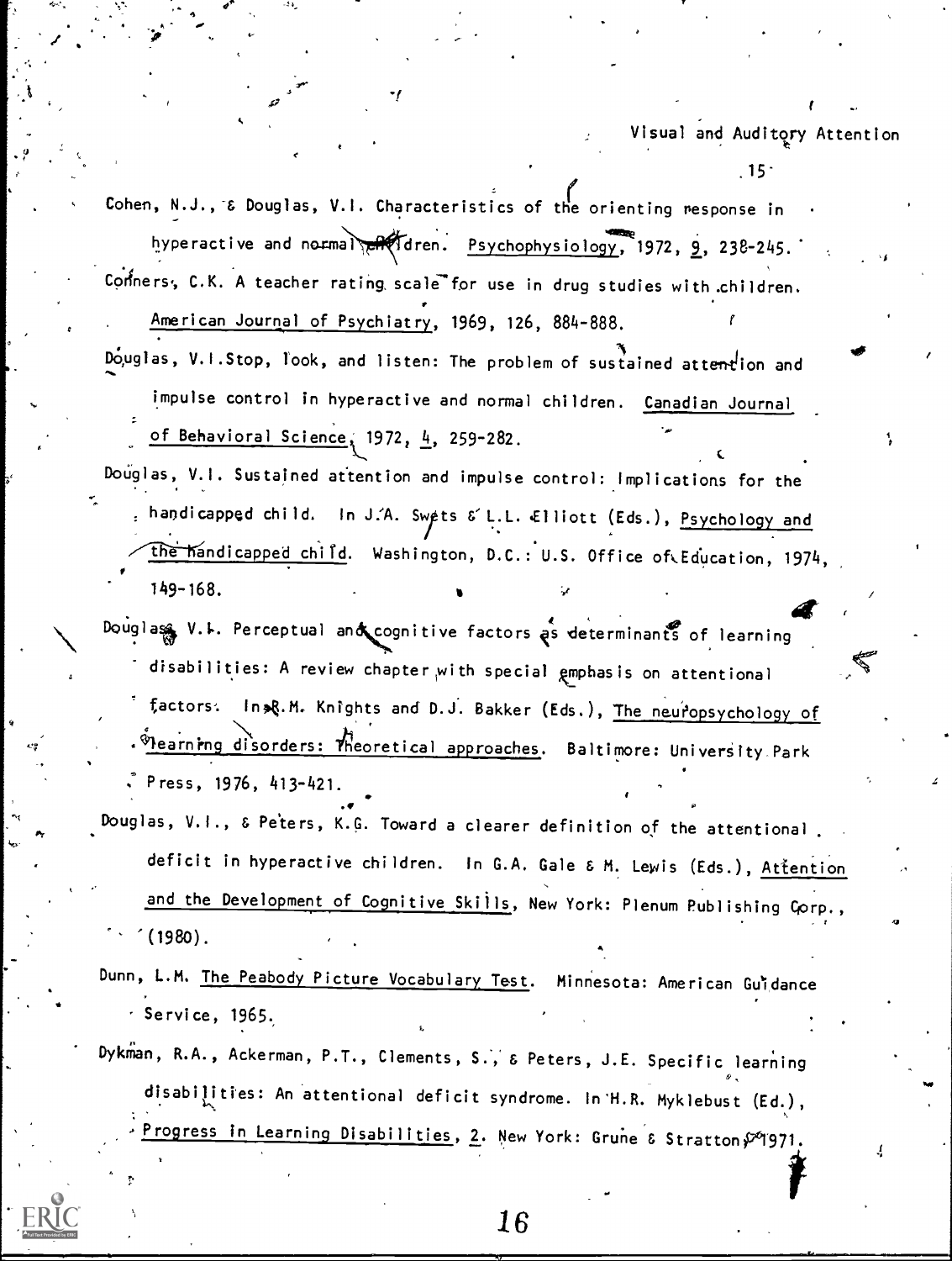16

kr

Ft

Firestone, P., & Douglas,  $\mathcal{V}_{\mathcal{L}}$  1. The effects of reward and punishment on reaction times and autonomic activity in hyperactive and normal children. Journal of Abnbrmal Child Psychol-ogy, 1975, 3, 201-215.

uale, A., & Lynn, R. A developmental study of attention. <u>British Journal of</u> the state of the state of the sta Educational Psychology, 1972, 42, 260-266.

 $\overrightarrow{a}$ 

 $\bullet$  and  $\bullet$ 

Hallahan, D.P., Kauffman, J.M.,  $\&$  Ball, D.W. Selective attention and cognitive tempo of low achieving sixth grade males. Perceptual and Motor Skills, 1973, 36, 579-583.

Hartman, F.R. Single and multiple-channel communication: A review of research on a proposed model. Audio-Visual Communication Review, 1961, 9, 235-262. Hechtman, G., Weiss, J., Finke stein, J., Weiner, D., & Benn, R. Hyperactives as young adults: A Preliminary report. Canadian Medical Association Journal, 1976, 115, 625-630.

Kagan, J. Impulsive and reflective children; Significance of conceptual tempo.  $\tau$ ,  $\tau$ ,  $\tau$ ,  $\tau$ ,  $\tau$ ,  $\tau$ ,  $\tau$ ,  $\tau$ ,  $\tau$ ,  $\tau$ ,  $\tau$ ,  $\tau$ ,  $\tau$ ,  $\tau$ ,  $\tau$ ,  $\tau$ ,  $\tau$ ,  $\tau$ ,  $\tau$ ,  $\tau$ ,  $\tau$ ,  $\tau$ ,  $\tau$ ,  $\tau$ ,  $\tau$ ,  $\tau$ ,  $\tau$ ,  $\tau$ ,  $\tau$ ,  $\tau$ ,  $\tau$ ,  $\tau$ ,  $\tau$ ,  $\tau$ ,  $\tau$ ,  $\tau$ ,  $\tau$ , in J.D. Krumboltz (Ed.), <u>Learning and <sub>S</sub>he-educational process</u>. Chicago: Rand Mc Nally, 1965.

Luria, A. The role of speech in the regulation of normal and a normal behavior. "V New York: Pergamon Press, 1961.

Margolis, J.S. Acádemic correlates of sustained attention. Unpublished doct $\vec{g}$ ral dissertation, University of California at Los Angeles, )972.

Minde, K., Lewin, D., Weiss, G., Lavigeur,'H., Douglas, V.I., & Sykes, E. The hyperactive child in elementary school: A five-year controlled followup. Exceptional Children, 1971, 38, 215-221.

Mussen, P.H., Conger, J.J., & Kagan, J. Child Development and Personality (4th ed.). New York: Harper & Row, 1974.

Parry, P. The effect of reward on the performance of hypenactive children.



Unpublished doctoral dissertation, Mc Gill University, Montreal, 1973.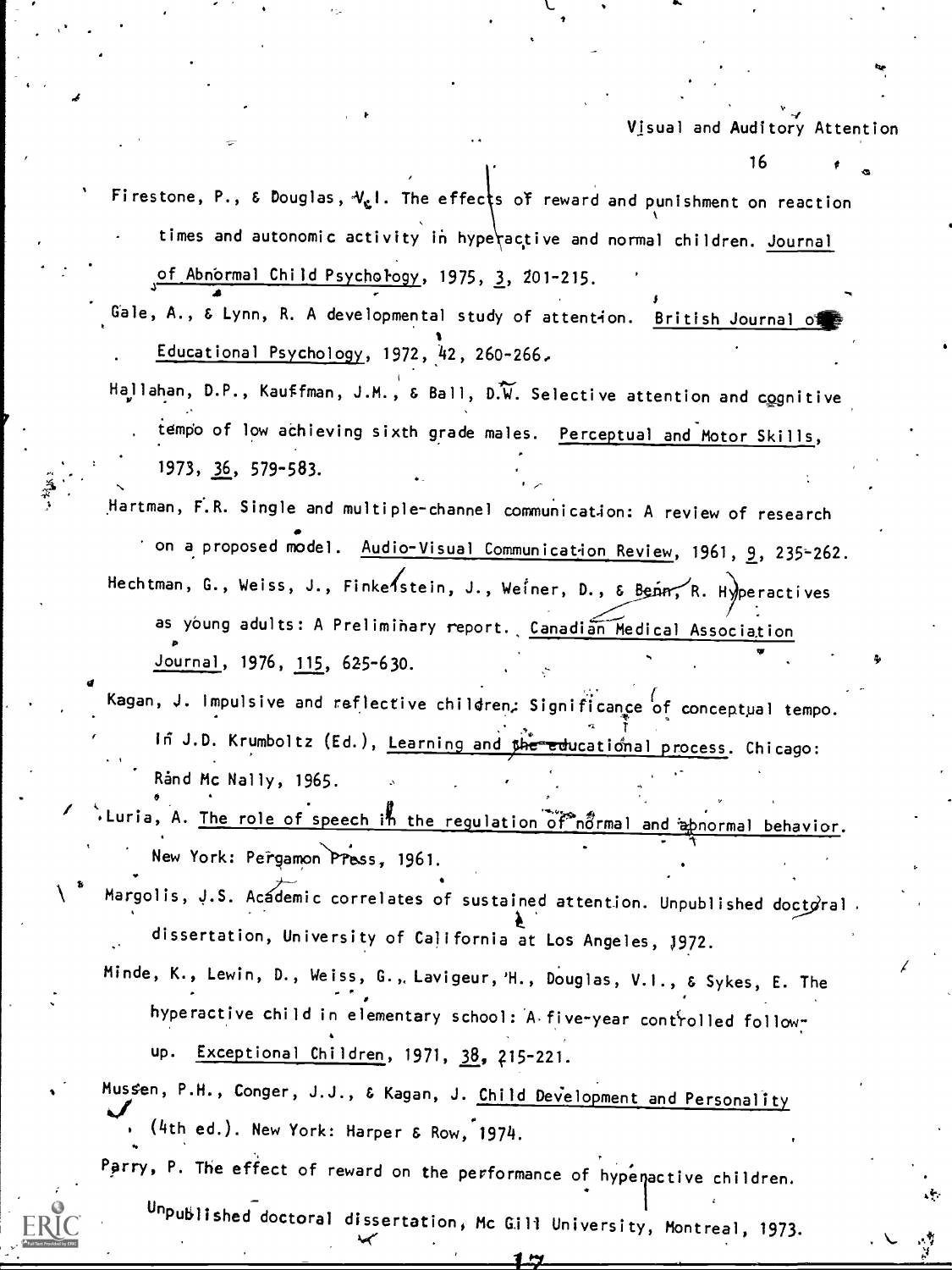$17$ 

Perelle, I.B. Effects of auditory and written-visual stimuli on learning and retention. Journal of Educational Technology Systems, 1972, 1(3), 235- 241.

- Perelle, I.B. Difference in attention to stimulus presentation mode with regard. to age. Developmental Psychology, 1975, 11(3), 403-404.
- Quay, L.C., & Brown, R.T. Hyperactive and normal children and the error, Latency, and double median split scoring procedures of the Matching Familiar Figures Jest. Journal of School Psychology,1980, 18, (1), 12-16.
- Quay, L.C., Popkin, M., Weld, G.L., & McLeskey, J. Responses of normal and learning disabled children as'a function of the stopwatch in the Matching Familiar Figures testing situation. Journal of Experimental Child/Psychology, 1978, 26, 383-388.
- Quay, L.C., & Weld, G.L. Visual and auditory selective attention and reflection impulsivity in normal and learning disabled boys at two age levels. Journal of Abnormel Child Psychology, 1980,  $8$  (1), 117-125.
	- Ross, A.O. Psychological aspects of learning disabilities and reading disorders. New York: Mc Graw-Hill, 1976.

Sprague, R.L., Christensen, D.E., & Werry, J.S. Experimental psychology and stimulant drugs. In C.K. Conners (Ed.), Clinical use of stimulant drugs in children. The Hague: Excerpta Medica, 1974.

- Sykes, D.H., Douglas, V.1., Weiss, G., & Minde, K.K. Attention in hyperactive -children and the effect of methylphenidate (Ritalin). Journal of Child Psychology and Psychiatry, 1971, 12, 129-139.
- Sykes, D.H., Douglas, V.I., & Morgenstern, G. Sustained attention in hyperactive children. <u>Journal of Child Psychology and Psychiatry</u>, 1973, 14, 213–220.

 $\mathcal{A}$  and  $\mathcal{A}$ 

. 18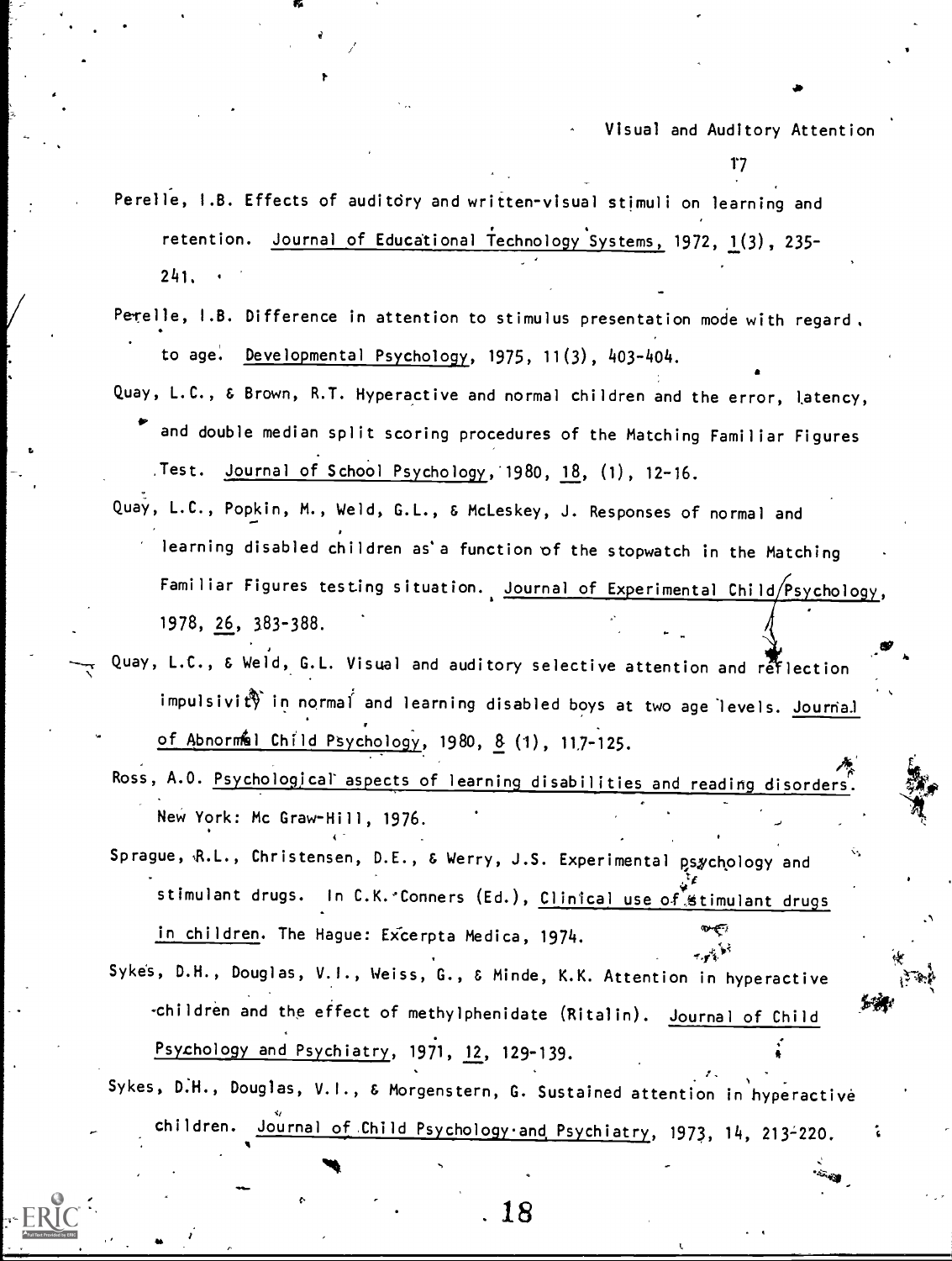18

et.

I.

Weiss., G., Hectman, L., & Perlman, T. Hyperactives as young adults: School, employer, and self-rating scales obtained during ten'-year follow-up evaluation. ' American Journal of Orthopsychiatry, 1978, 48, 438-445.

- Weiss, G., Minde, K., Werry, J., Douglas, V.I., & Nemeth, E. Studies on the hyperactive child: VIII. Five-year follow-up. Archives of General Psychiatry, 1971, 24, 409-414.
- Zahn, T.P., Abate, F., Little, B., & Wender, P. MBD, stimulant drugs and Ans activity. Archives of General Psychiatry, 1975, 32, 381-387.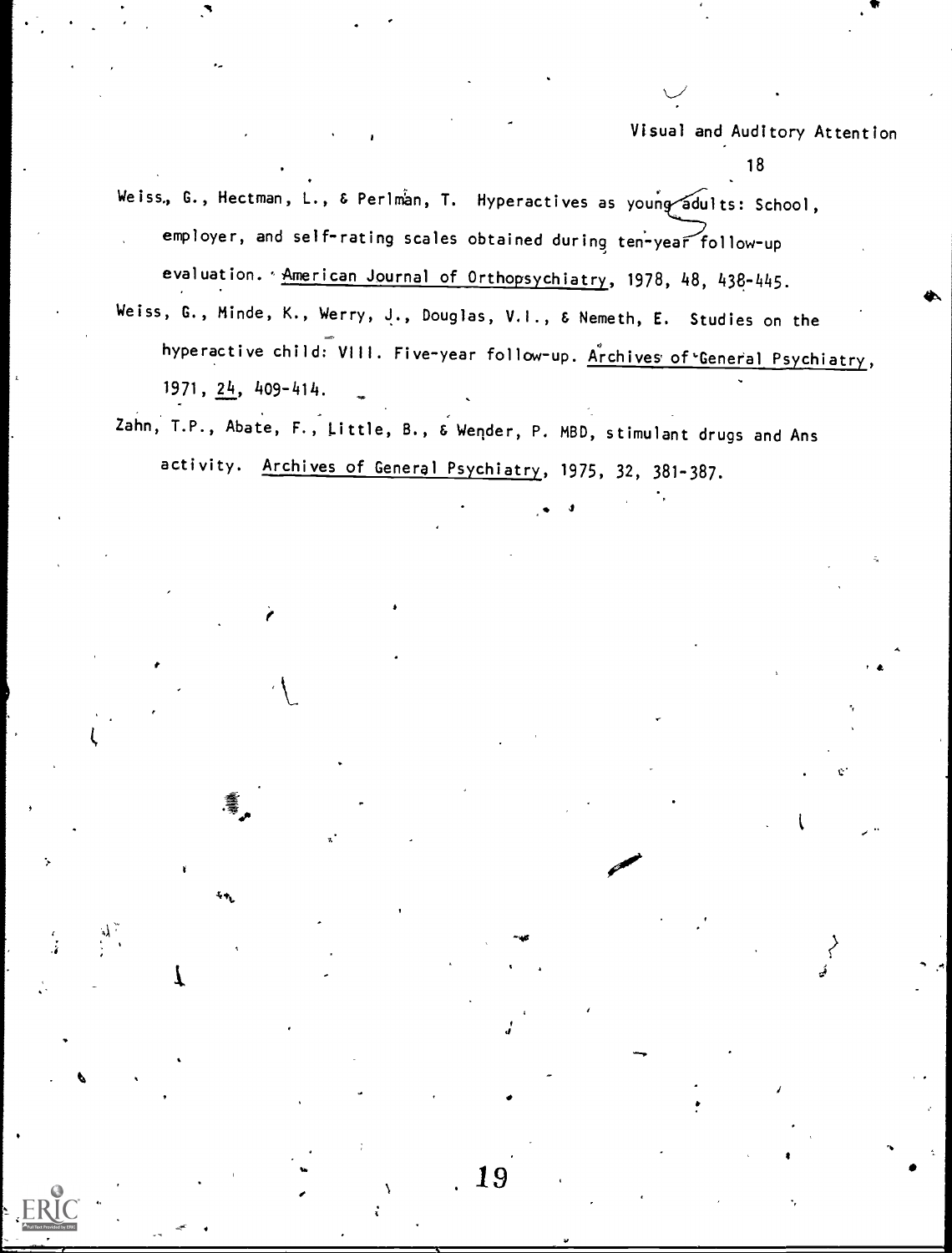$59$ 

# Footnotes

 $\mathbf{1}$ 

e.

ine author is indebted to Delores Allen for her assistance in collecting and analyzing data. Address all correspondence to Ronald T. Brown, Ph.D., Department of Special Education, University'of Illinois-Chicago, P.O.'Box  $434\beta$ , Chicago, Illinois,  ${,}60680.$ 

20

J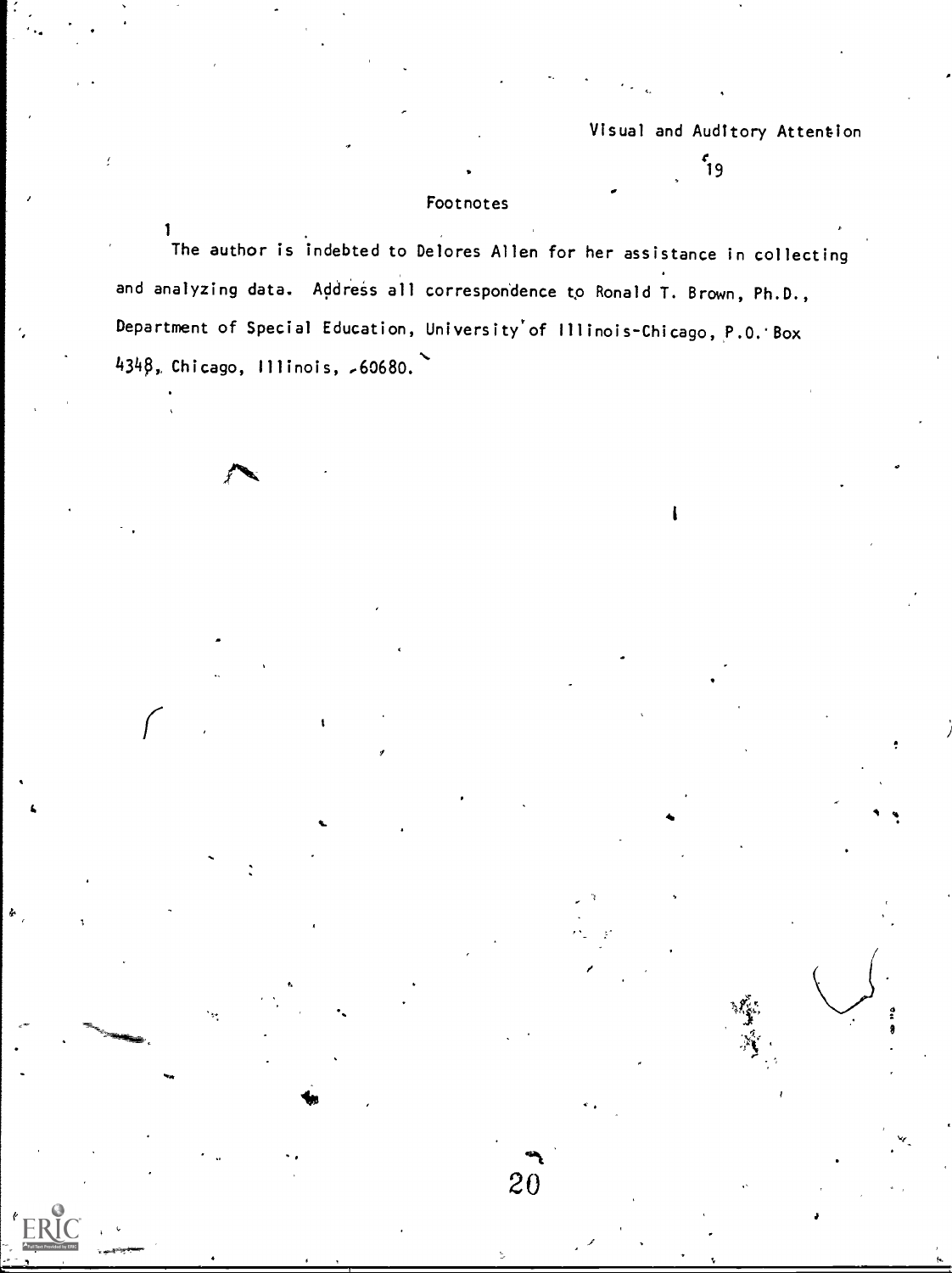Table 1

Means and Standard Deviations For Visual and Auditory Sustained Attention Scores

of Hyperactive and Normal Children at Two Age Levels

| $\ddot{\phantom{1}}$           | $\bullet$<br>CCT Omissions' |                | CCT Commissions                             |               | Total<br>CCT Errors              |                |                |
|--------------------------------|-----------------------------|----------------|---------------------------------------------|---------------|----------------------------------|----------------|----------------|
|                                | 'Mean                       | SD             | Mean                                        | SD            | $M_{\text{Can}}$<br>$\pmb{\ast}$ | SD             |                |
| Hyperactive                    |                             |                |                                             |               |                                  |                |                |
| Visual                         |                             |                |                                             |               |                                  |                | k.             |
| 9-year-olds<br>$14$ -year-olds | 46.00<br>18.50              | 18.44<br>23.41 | 54.58<br>28.00                              | 23.20         | 101.00<br>46.42                  | 29.83          |                |
| Auditory                       |                             |                |                                             | 43.45         |                                  | 59.95          |                |
| 9-year-olds<br>$14$ -year-olds | 30.58<br>21.00              | 23.48<br>26.59 | 2.50<br>9.08                                | 31.99<br>9.92 | 52.00<br>30.08                   | 49.89<br>36.29 |                |
| <b>Norma1</b>                  |                             |                |                                             |               |                                  |                |                |
| Visual                         | $\sim$ $\sqrt{ }$           |                |                                             |               |                                  | ×              |                |
| 9-year-olds<br>14-year-olds    | 5.83<br>5.42                | 6.69<br>8.65   | 5:83<br>2:75                                | 5.97<br>4.94  | 11.66<br>8.17                    | 8.07<br>9.36   | $\bullet$      |
| Auditory.                      |                             |                | ÷,                                          |               |                                  |                |                |
| 9-year-olds<br>14-year-olds    | 13.92<br>4.50               | 5.95.<br>2.65  | $\begin{array}{c} 7.92 \\ 2.25 \end{array}$ | 4.32<br>2.26  | 22.00<br>6.75                    | 7.78<br>3.98   | $\overline{0}$ |
|                                |                             |                |                                             |               | Q.                               |                |                |
|                                |                             |                |                                             |               |                                  |                |                |
|                                |                             |                |                                             |               |                                  |                |                |
| $\mathbf{c}$ .<br>21<br>¢.     |                             |                |                                             |               |                                  |                |                |

 $\mathbb{C}$ 

Visual and Auditory Attention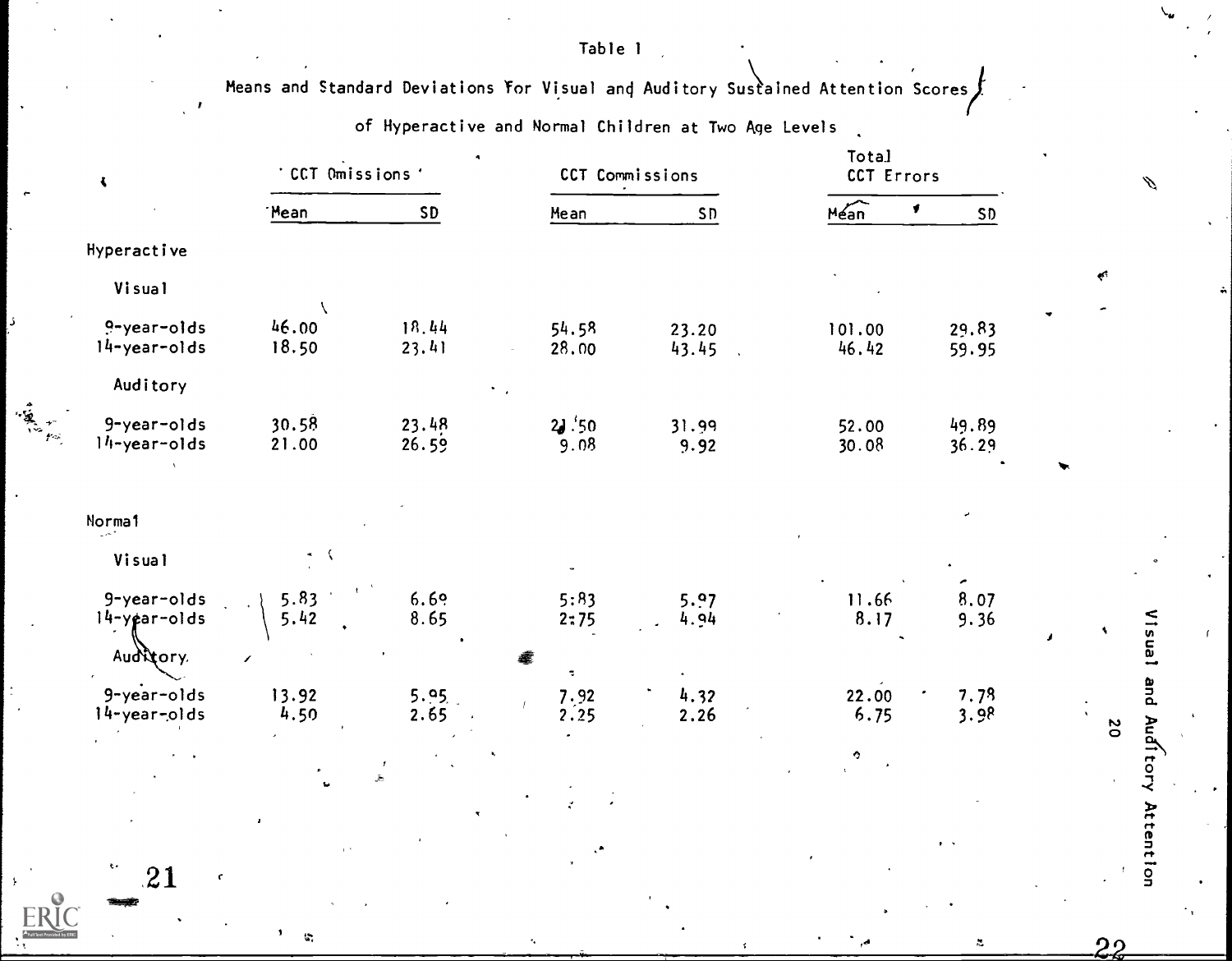0

k.

**مبر**<br>م

 $\binom{21}{1}$ 

**c** contract the contract of

,..

cv<sub>in</sub>

# Table 2

Means and\*Standard Deviations for MFF Error and MFF Latency Scores of

 $\mathcal{L}$  . The set of  $\mathcal{L}$ 

٠Ć.

J,

4

Hyperactive and Normal Children at Two Age Level

| $\bullet$                   | ٠             | Error                                           |                  | Latency         |   |
|-----------------------------|---------------|-------------------------------------------------|------------------|-----------------|---|
| $\gamma$                    | Mean          | SD                                              | Mean             | $5\overline{D}$ |   |
| 'Hyperactive                |               |                                                 |                  |                 |   |
| 9-year-olds<br>l4-year-olds | 14.88<br>8.67 | 7.38<br>5.36                                    | 97.38<br>117.67  | 36.03<br>42.75  |   |
|                             |               |                                                 | £                | ٠               | ٠ |
| Normal<br>é                 |               | ъ.                                              |                  |                 |   |
| 9-year-olds<br>l4-year-olds | 9.96<br>6.37  | N<br>5.52<br>3.72<br>$\mathcal{L}_{\text{max}}$ | 133.71<br>157.46 | 76.39<br>55.58  |   |

 $\mathcal{L}^{\text{max}}$ 

4t.